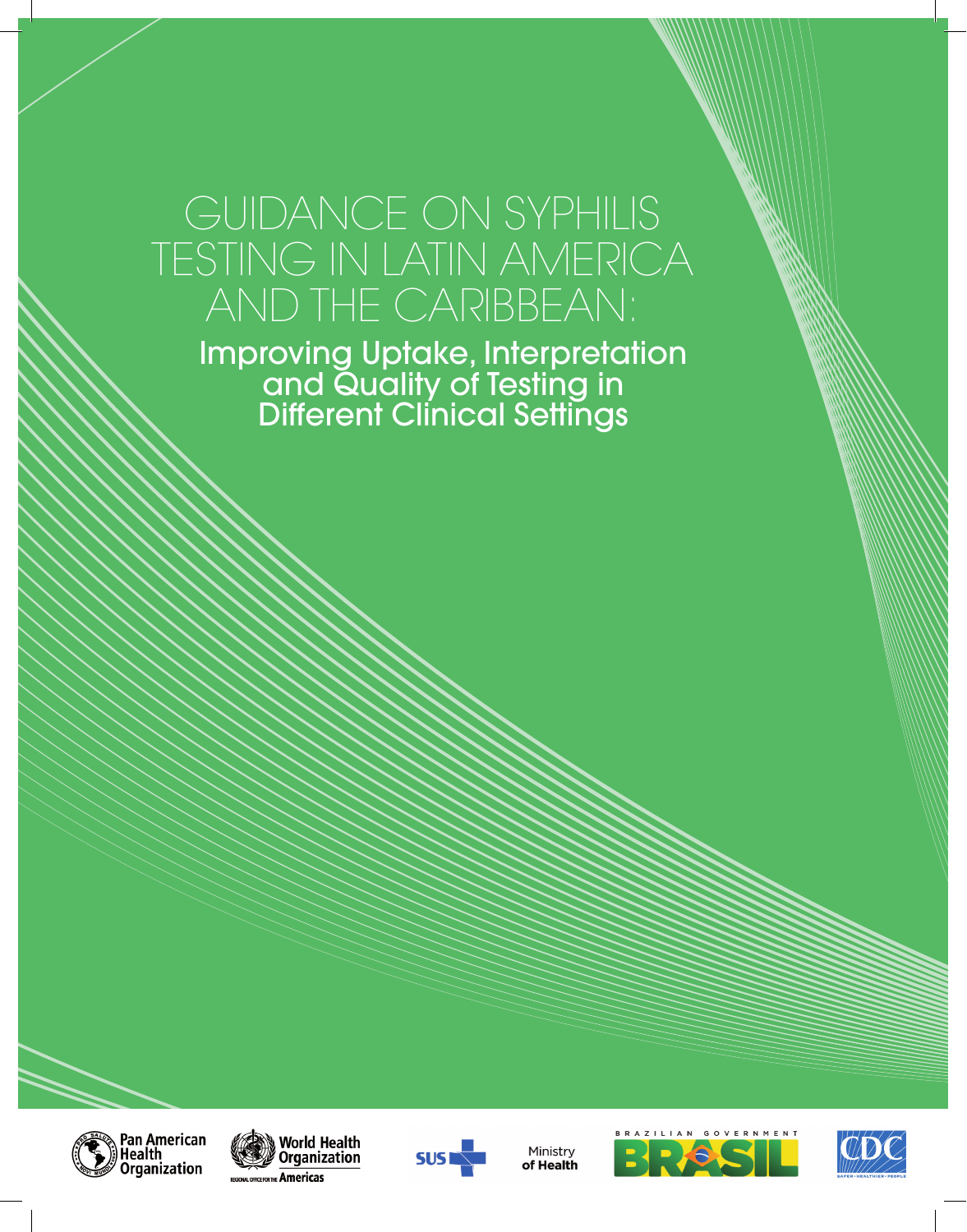#### Also published in: Spanish (2015): *Orientación para el diagnóstico de la sífilis en América Latina y el Caribe: cómo mejorar la adopción, interpretación y calidad del diagnóstico en diferentes entornos clínicos*  ISBN 978-92-75-31860-7

#### PAHO HQ Library Cataloguing-in-Publication Data

Pan American Health Organization.

Guidance on Syphilis Testing in Latin America and the Caribbean: Improving Uptake, Interpretation, and Quality of Testing in Different Clinical Settings. Washington, DC : PAHO, 2015.

1. Syphilis, Congenital – prevention & control. 2. Syphilis, Congenital – transmission.

3. Syphilis, Congenital – therapy. 4. Public Policies. 5. Americas. I. Title.

#### ISBN 978-92-75-11860-3 (NLM Classification: WC 161)

The Pan American Health Organization welcomes requests for permission to reproduce or translate its publications, in part or in full. Applications and inquiries should be addressed to the Department of Communications, Pan American Health Organization, Washington, D.C., U.S.A. (www.paho.org/publications/copyright-forms). The Department of Communicable Diseases and Health Analysis will be glad to provide the latest information on any changes made to the text, plans for new editions, and reprints and translations already available.

#### © Pan American Health Organization, 2015. All rights reserved.

Publications of the Pan American Health Organization enjoy copyright protection in accordance with the provisions of Protocol 2 of the Universal Copyright Convention. All rights are reserved.

The designations employed and the presentation of the material in this publication do not imply the expression of any opinion whatsoever on the part of the Secretariat of the Pan American Health Organization concerning the status of any country, territory, city or area or of its authorities, or concerning the delimitation of its frontiers or boundaries.

The mention of specific companies or of certain manufacturers' products does not imply that they are endorsed or recommended by the Pan American Health Organization in preference to others of a similar nature that are not mentioned. Errors and omissions excepted, the names of proprietary products are distinguished by initial capital letters.

All reasonable precautions have been taken by the Pan American Health Organization to verify the information contained in this publication. However, the published material is being distributed without warranty of any kind, either expressed or implied. The responsibility for the interpretation and use of the material lies with the reader. In no event shall the Pan American Health Organization be liable for damages arising from its use.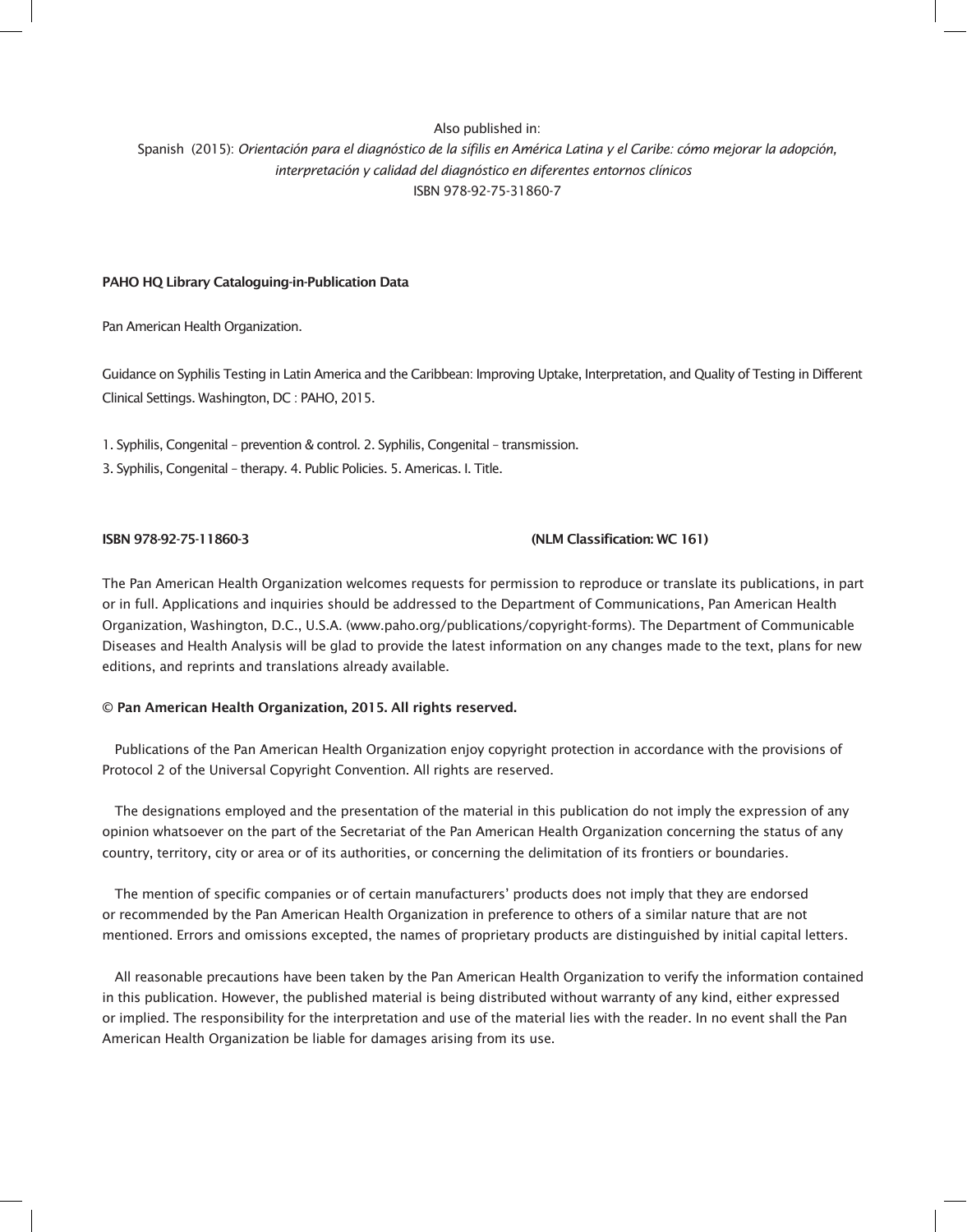## GUIDANCE ON SYPHILIS TESTING IN LATIN AMERICA AND THE CARIBBEAN:

### Improving Uptake, Interpretation and Quality of Testing in Different Clinical Settings

Unit of HIV, Hepatitis, Tuberculosis, and Sexually Transmitted Diseases. Washington, D.C.

2015



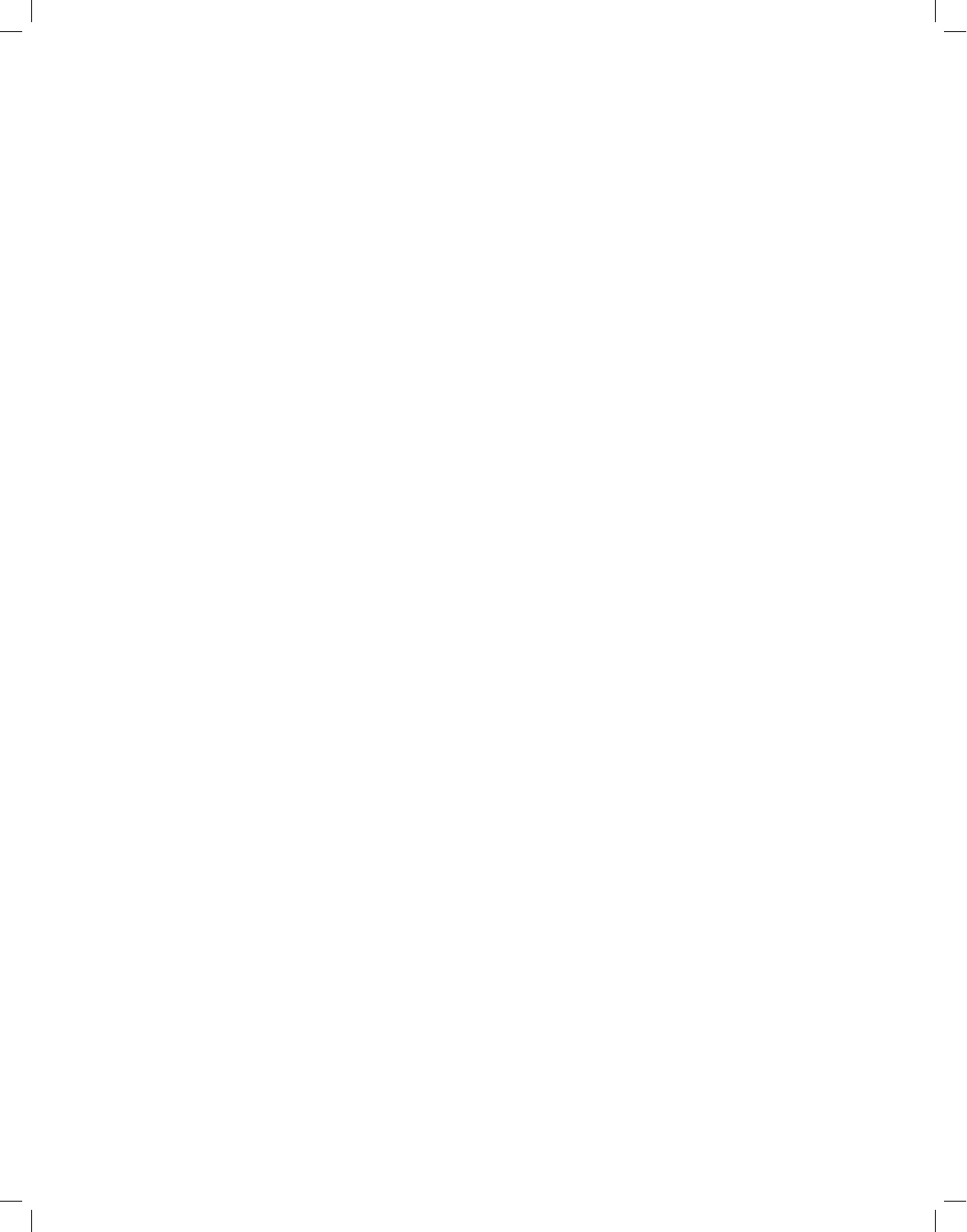# CONTENTS

 $\sim$  1

| <b>Acknowledgments</b>             |  |
|------------------------------------|--|
| <b>Acronyms and Abbreviations </b> |  |

| Problems previously encountered <b>www.washington.communities</b>                                                                                                                                                                                                                                                                                                                                                        |  |
|--------------------------------------------------------------------------------------------------------------------------------------------------------------------------------------------------------------------------------------------------------------------------------------------------------------------------------------------------------------------------------------------------------------------------|--|
| 1. Guidance for health ministries to support the development of comprehensive<br>national policies to cover syphilis testing and treatment. <b>Communications</b> and the set of the set of the set of the set of the set of the set of the set of the set of the set of the set of the set of the set of the set of<br>Recommendations for use of syphilis testing algorithms in specific populations<br>2.<br>3.<br>5. |  |
|                                                                                                                                                                                                                                                                                                                                                                                                                          |  |
| Table 1: Syphilis testing in asymptomatic patients: considerations in different clinical settings <b>Access 2006</b> 16                                                                                                                                                                                                                                                                                                  |  |
| Annex 1                                                                                                                                                                                                                                                                                                                                                                                                                  |  |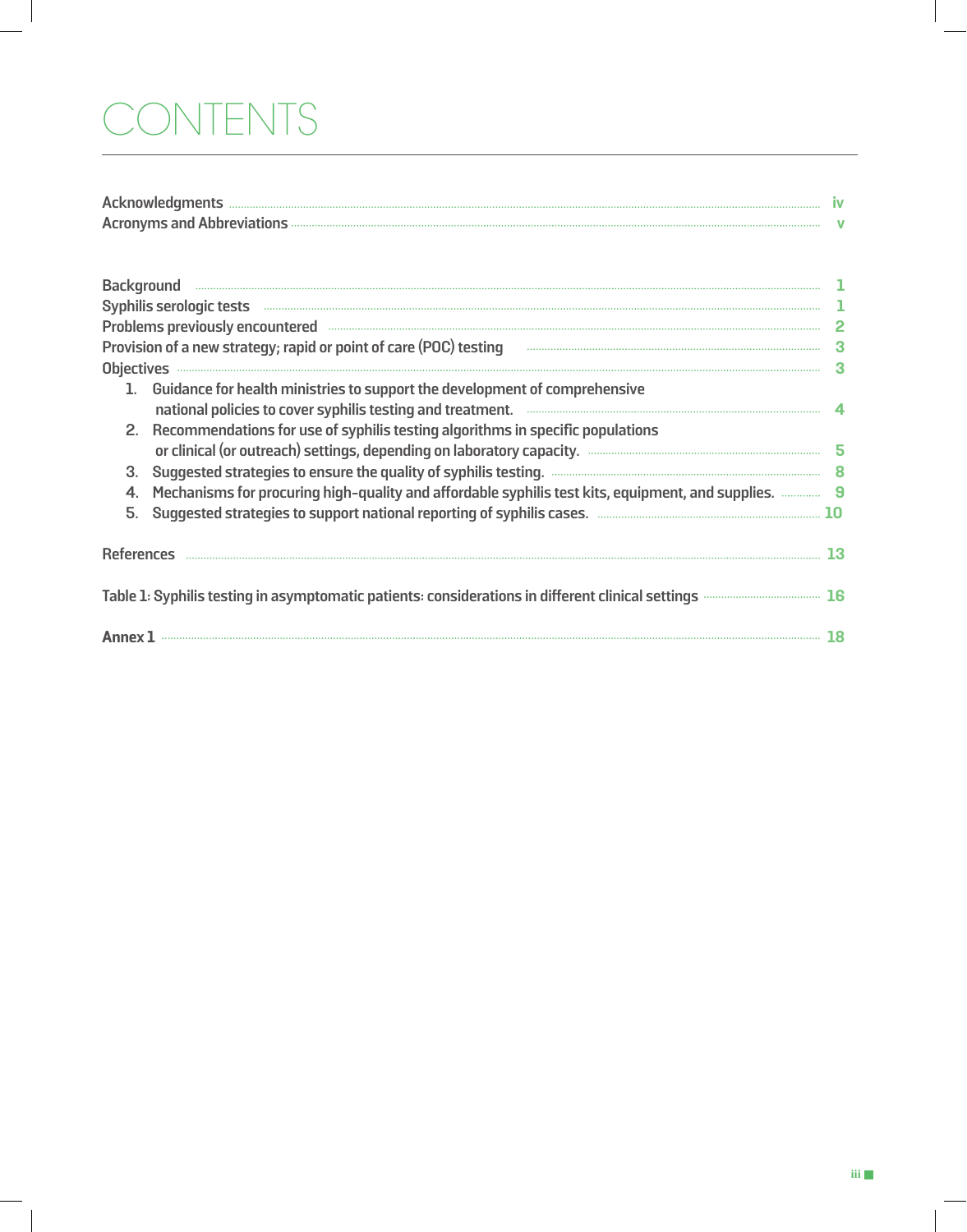## ACKNOWLEDGMENTS

#### Prepared by:

Mary Kamb<sup>1</sup>, Adele Schwartz Benzaken<sup>2</sup>, Kevin Karem<sup>1</sup>, Jorge Matheu<sup>3</sup>, Freddy Perez<sup>3</sup>

<sup>1</sup>Centers for Disease Control and Prevention (CDC), Division of Sexually Transmitted Disease Prevention, National Center for HIV/AIDS, Viral Hepatitis, STD and TB Prevention; <sup>2</sup>Department of STI, AIDS and Viral Hepatitis, Health Surveillance Unit, Ministry of Health of Brazil; <sup>3</sup>HIV, Hepatitis, Tuberculosis and Sexually Transmitted Infections Unit-Communicable Diseases and Health Analysis Department – Pan American Health Organization

#### Corresponding preparer:

Freddy Pérez (perezf@paho.org)

#### Reviewers (in alphabetical order):

Mónica Alonso Sonja Caffe Arturo Centurion Miriam Franchini Mariangela Freitas da Silveira Hernando Gaitán Patricia Garcia Charlotte Gaydos Tina Hylton-Kong David Mabey Lori Newman Bharat Parekh

#### Expert Working Group: Guatemala Meeting in April, 2014 (in alphabetical order):

Pedro Avedillo María Luiza Bazzo Leticia Castillo Mariangela Freitas da Silveira Hernando Gaitán César Galindo Verónica Girón David Ham Luisa Hurtado López Tina Hylton-Kong Mary Kamb Kevin Karem Paola Machorro Jorge Matheu Wendy Melara Ricardo Mendizábal Sanny Northbrook Freddy Pérez Edgar Ponce Freddy Román Adele Schwartz Benzaken Freddy Tinajero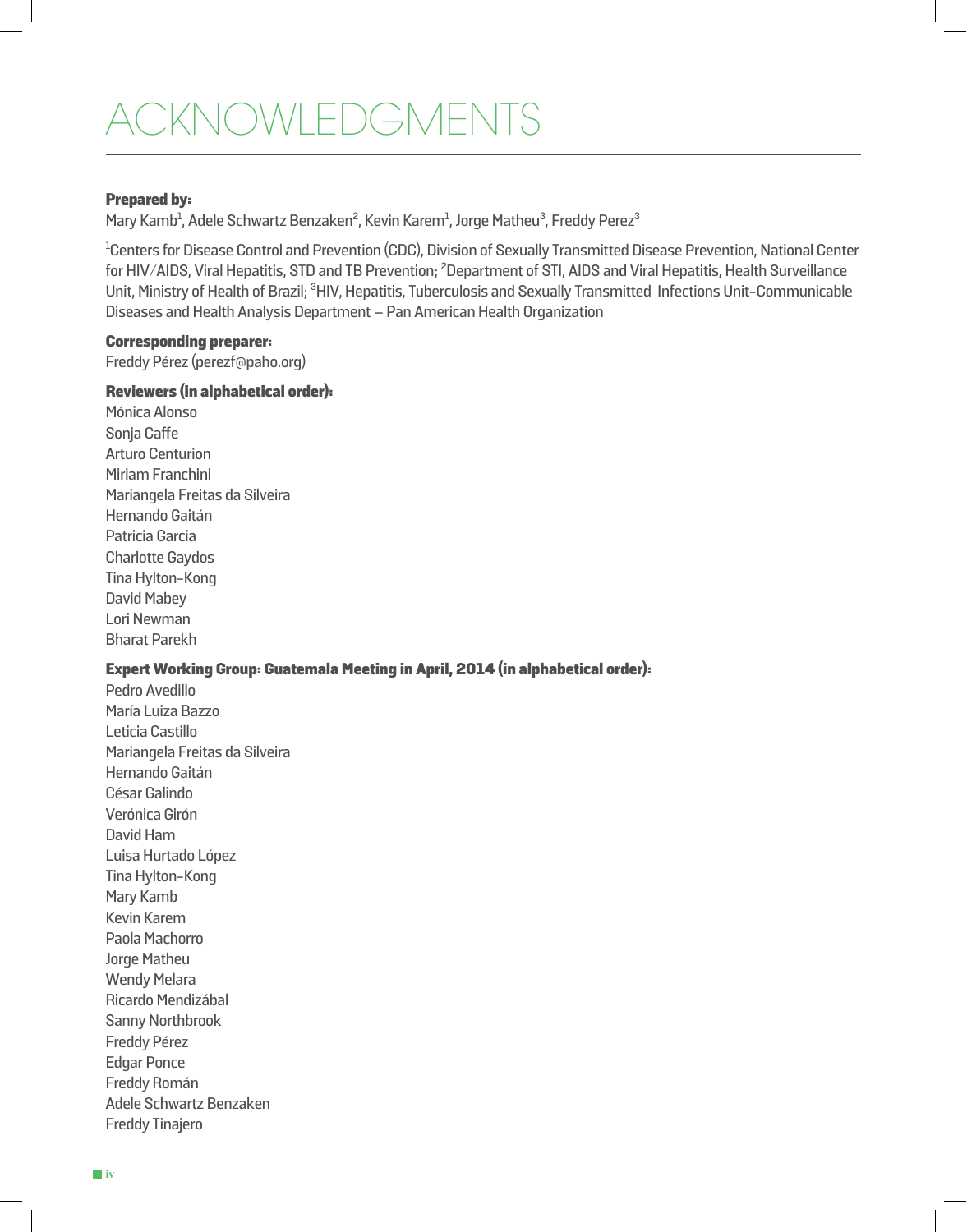# ACRONYMS AND ABBREVIATIONS

| <b>ANC</b>     | <b>Antenatal clinic</b>                                             |
|----------------|---------------------------------------------------------------------|
| A0             | Adverse (pregnancy or other health) outcome                         |
| <b>BPG</b>     | <b>Benzathine penicillin G</b>                                      |
| <b>CIA</b>     | Chemi-immunoassay                                                   |
| <b>CDC</b>     | <b>Centers for disease control and prevention</b>                   |
| <b>DALY</b>    | Disability-adjusted life year                                       |
| <b>DTS</b>     | <b>Dried tube specimen</b>                                          |
| <b>EIA</b>     | Enzyme immunoassay                                                  |
| <b>FTA-ABS</b> | Fluorescent treponemal antibody-absorption assay                    |
| <b>HIV</b>     | Human immunodeficiency virus                                        |
| <b>IM</b>      | Intramuscular                                                       |
| <b>LAC</b>     | <b>Latin America and the Caribbean</b>                              |
| <b>MCH</b>     | <b>Maternal and child health</b>                                    |
| <b>MHA-TP</b>  | Microhemagglutination assay for treponema pallidum                  |
| <b>MTCT</b>    | Mother-to-child transmission                                        |
| <b>MSM</b>     | Men who have sex with men                                           |
| <b>NT</b>      | Non-treponemal test                                                 |
| NT/T           | Non-treponemal/treponemal (dual) test                               |
| <b>NRL</b>     | <b>National reference laboratory</b>                                |
| <b>PAHO</b>    | <b>Pan American Health Organization</b>                             |
| <b>POC</b>     | <b>Point of care</b>                                                |
| <b>PT</b>      | <b>Proficiency testing</b>                                          |
| <b>QA</b>      | <b>Quality assurance</b>                                            |
| QC             | <b>Quality control</b>                                              |
| <b>RPR</b>     | Rapid plasma reagin test                                            |
| <b>RT</b>      | <b>Rapid test</b>                                                   |
| <b>STAT</b>    | Same-visit testing and treatment                                    |
| <b>SLMTA</b>   | Strengthening laboratory management toward accreditation program    |
| <b>SOP</b>     | <b>Standard operating procedures</b>                                |
| <b>STD</b>     | <b>Sexually transmitted disease</b>                                 |
| <b>STI</b>     | <b>Sexually transmitted infection</b>                               |
| <b>TPHA</b>    | Treponema pallidum haemagglutination assay                          |
| <b>TPPA</b>    | Treponema pallidum particle agglutination assay                     |
| <b>UFSC</b>    | Santa Catarina Federal University (Brazil)                          |
| <b>USR</b>     | Unheated serum reagin assay                                         |
| <b>VDRL</b>    | Venereal disease research laboratory                                |
| <b>VICITS</b>  | Vigilancia centinela y control de infecciones de transmisión sexual |
| <b>WHO</b>     | <b>World Health Organization</b>                                    |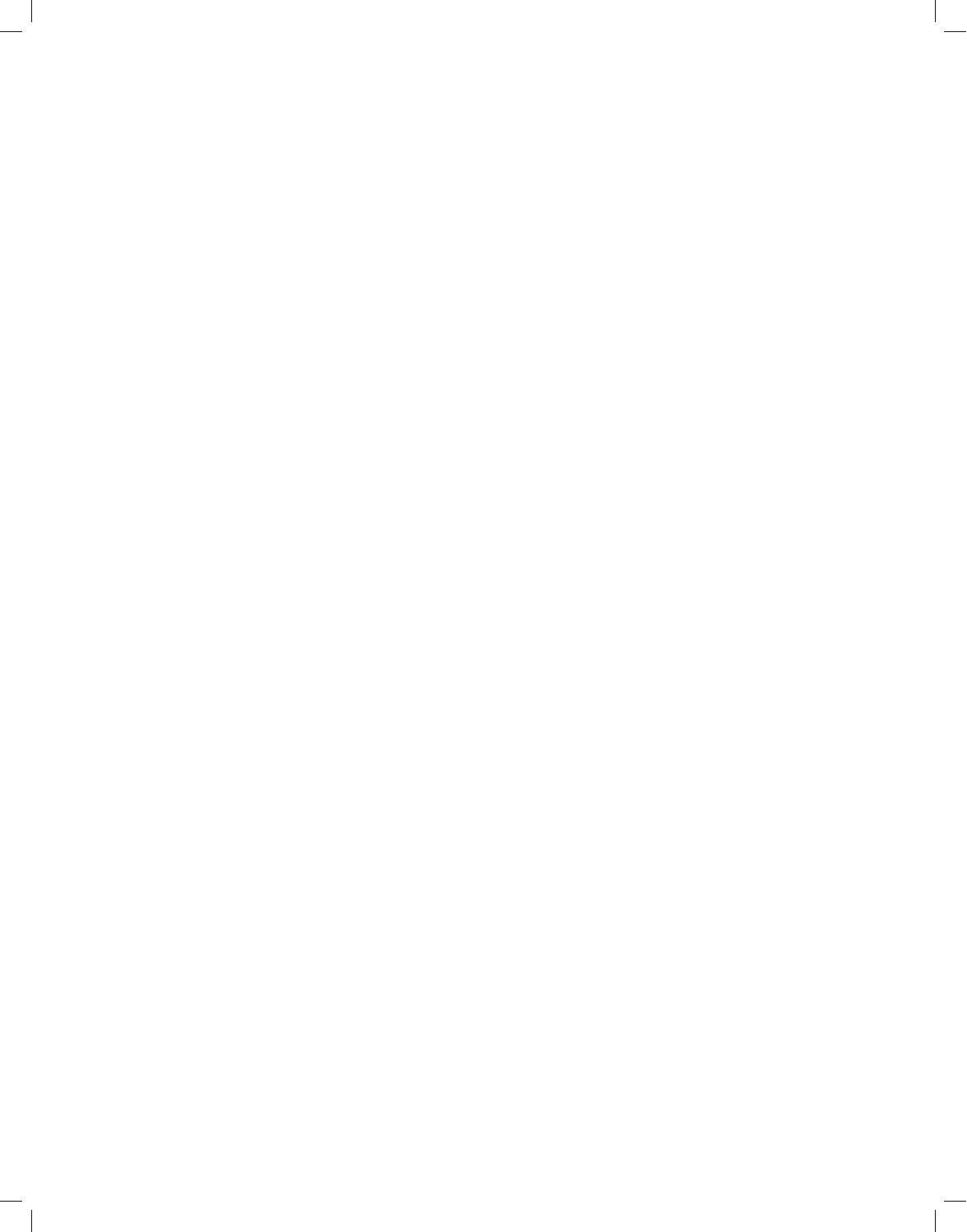GUIDANCE ON SYPHILIS TESTING IN LATIN AMERICA AND THE CARIBBEAN: Improving Uptake, Interpretation and Quality of Testing in Different Clinical Settings

#### **Background**

In 2007, the World Health Organization (WHO), in collaboration with global partners, launched a global initiative for the elimination of congenital syphilis as a public health problem  $(1)$ . Congenital syphilis occurs when a pregnant woman with syphilis transmits the infection to her fetus during pregnancy or delivery, also referred to as mother-tochild transmission (MTCT). Congenital syphilis can lead to stillbirth or neonatal death, low birth weight or premature infants, as well as disorders in surviving infants such as blindness, deafness, other neurologic impairment, and bone deformities. It can be prevented by early detection and treatment of the maternal infection with parenteral penicillin.

The ongoing initiative to combat this condition is based on four pillars: (i) ensuring sustained political commitment and advocacy for the elimination effort; (ii) increasing access to and quality of maternal and newborn health services; (iii) screening all pregnant women for syphilis and promptly treating those who are positive; and (iv) having adequate surveillance, monitoring and evaluation procedures in place – ideally integrated within or building upon existing health care and health information systems. While strong antenatal programs can identify and treat individual cases to prevent congenital syphilis, the syndrome cannot be eliminated without addressing syphilis prevalence among all reproductive-aged women in the community. Thus, to be most effective, a country response would work to reduce sexual transmission of syphilis within the community through prompt identification and treatment of early infections, as well as identification and treatment of all sexual partners.

The Pan American Health Organization (PAHO) and its Member States undertook congenital syphilis prevention efforts more than a decade before the launch of the WHO global initiative. With this long experience, the Region of the Americas helped to lead the global effort through its initial development and implementation of action plans and standards, which included the adoption of recommended standard case definitions  $(2, 3)$  and practical program targets

and outcome measures (4). More recently, PAHO has helped to link efforts to eliminate congenital syphilis with those to eliminate perinatal HIV, as well as to lead the development of standards on validating country-level elimination of MTCT of both infections (5).

Countries in Latin America and the Caribbean have made substantial progress in incorporating syphilis testing and treatment measures into existing Maternal and Child Health (MCH) data collection systems, and torward the program targets of at least 95% syphilis testing of all pregnant women and at least 95% treatment of women testing positive for syphilis (i.e., receipt of at least a single dose of intramuscular penicillin)  $(6, 7)$ . But even as coverage and uptake of syphilis testing in pregnant women increases, many countries report continuing difficulty with ensuring prompt treatment of women testing positive, as many of these women are still lost to follow-up  $(8)$ . HIV testing strategies for the region have been previously covered elsewhere (9, 10).

#### **Syphilis serologic tests**

Syphilis is a sexually transmitted infection (STI) that results from exposure to a bacterium of the Treponema species, T. pallidum. No single currently available laboratory test can provide a definitive diagnosis. Classically, the diagnosis of syphilis is based on a combination of clinical history, symptom presentation (if any), and serologic test results, including non-treponemal and treponemal tests. Nontreponemal tests (e.g., RPR, VDRL) are typically used for screening, and measure a non-specific antibody to treponemal infection. A reactive test can indicate recent infection, but could be caused by other conditions unrelated to syphilis. Treponemal tests (e.g., TPPA, TPHA, FTA-ABS, EIA) detect antibody to syphilis and thus can confirm exposure to treponemal disease. However, these tests cannot distinguish venereal infection (syphilis) from non-venereal treponemal diseases (e.g., yaws, pinta, bejel). Furthermore, treponemal antibody persists for life, and thus treponemal tests cannot distinguish between recent, active infection and previously treated or old, non-contagious infection.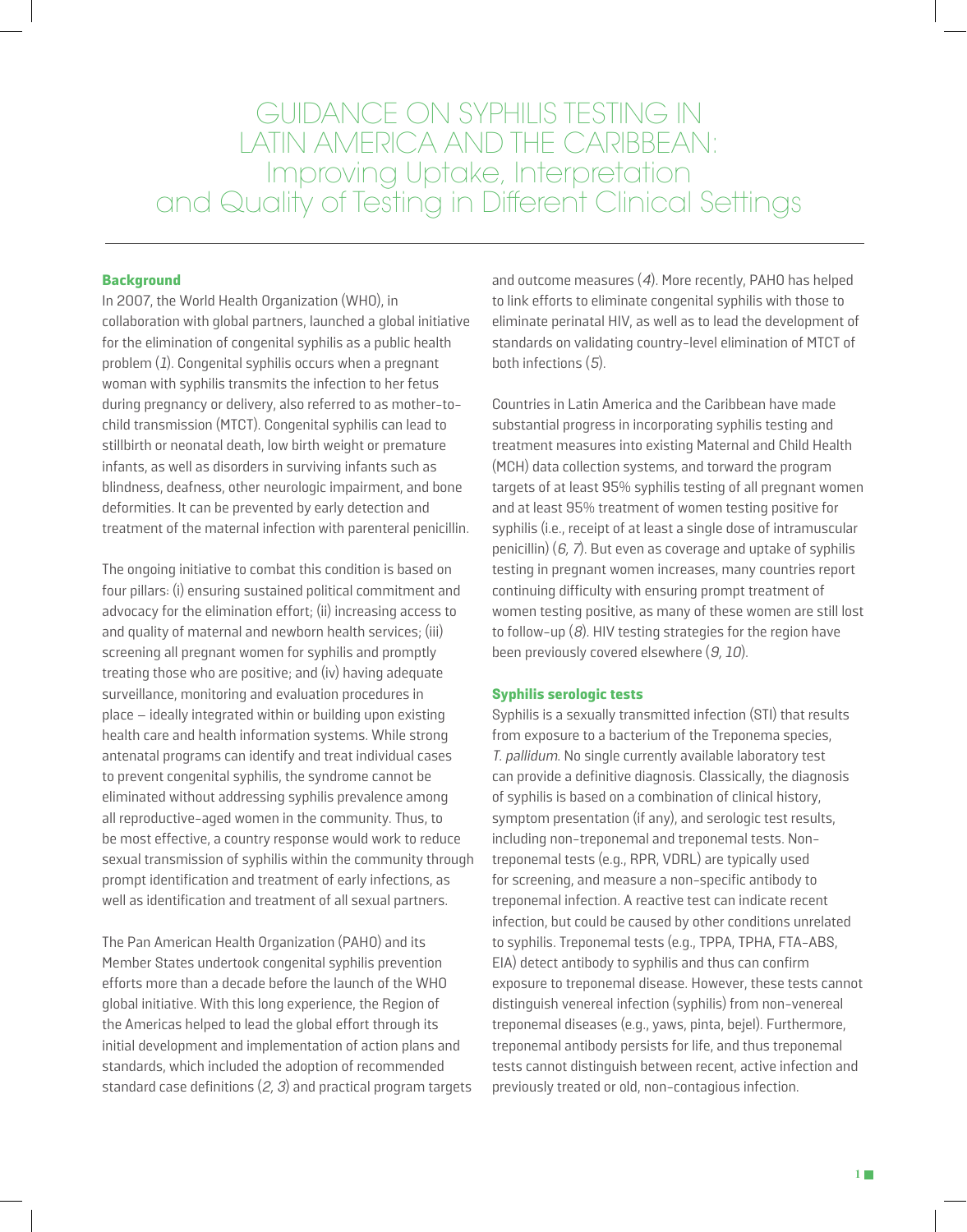The presence of a reactive syphilis test in combination with a typical clinical sign of syphilis such as a chancre, skin ulcer, or rash is highly suggestive of the disease. However, the signs and symptoms of syphilis are typically transient, and many individuals are asymptomatic or do not recognize symptoms. Furthermore, the antibody test may not yet be positive at the time an ulcer or other sign appears. Thus, when syphilis is suspected but the antibody test is negative, the test should be repeated after a week. Syphilis is easily transmissible during the primary (chancre) or secondary (rash) stages. In latent stages (asymptomatic syphilis), people with untreated disease can transmit syphilis sexually for one to two years after infection, or vertically from mother to child for four years or longer in some cases  $(11)$ . Even several years after infection, when untreated syphilis may no longer be contagious, infected individuals who are not appropriately treated are at risk for developing complications of tertiary syphilis including neurologic, cardiovascular, or other chronic complications  $(1, 12, 13)$ .

In the absence of symptoms, a combination of both reactive non-treponemal and treponemal tests indicates the possibility of contagious syphilis infection (sometimes referred to as "probable active" infection), and also supports the need for treatment of the individual and any sex partners. $<sup>11</sup>$  Both non-treponemal and treponemal</sup> tests are generally inexpensive and relatively easy to perform by trained personnel. However, they require the use of appropriate reagents, equipment and supplies (e.g., specialized slides) and technicians must carefully follow standardized procedures. Laboratories with such trained personnel, equipment and supplies are increasingly limited – and non-treponemal and treponemal serologic testing are often only available in larger laboratories (e.g., national or regional laboratories or large hospitals). This situation is problematic for ensuring universal syphilis testing in antenatal care, as a majority of pregnant women receive care in decentralized health facilities without on-site laboratories capable of conducting these types of tests. Also, patients seeking STI services often do so in primary care settings where laboratory services are not immediately available.

#### **Problems previously encountered**

Ensuring appropriate testing in various clinical settings, and particularly antenatal care settings, continues to be a difficult issue for many countries. The traditional serologic testing algorithm for syphilis has used a screening non-treponemal test followed by a confirmatory treponemal test. However,

as noted, laboratory capacity for such testing is seldom available in the antenatal clinic setting. As a result, patients (e.g., pregnant women) are either referred to a laboratory with the capacity for serologic testing, or have their blood drawn at the local clinic and sent to a referral laboratory. Such approaches are subject to breakdown at a number of levels: Patients may not go to the laboratories to get the test; test samples may be lost or inadequate; patients may not return to the clinic to receive their results; positive results may not be promptly or routinely reported back to the clinics, or may not be accurately charted; and systems highlighting the need for treatment may not be in place  $(8)$ . Even if all these steps are met, if treatment is not provided at the clinic, this may require another series of referrals, allowing further chance for loss to follow-up. An example of how referral systems for syphilis testing can become inordinately complicated has been reported from Peru, where women attending antenatal care may be required to make six separate visits to the health center over 27 days before receiving syphilis results (14).

Patients with positive results who are not adequately treated represent a costly public health failure, as limited funds and human resources were expended on an intervention that was only partially undertaken and did not result in a health benefit for the individuals (e.g., mother-child pair) or the community. Yet this situation is common, even in countries with relatively strong health systems. For example, national data from Brazil (2012) indicated that, among communities reporting Antenatal Clinic (ANC) program data, an estimated 2% to 22% of women with positive serologic tests were not treated at all, and a further 1% to 7% received inadequate treatment (i.e., were treated with a drug other than intramuscular penicillin)  $(8)$ . The clinical and laboratory evaluation of syphilis among antenatal women and sexually transmitted infection (STI) patients represents a considerable effort for local programs. The inability to have prompt results allowing same-visit treatment at the clinic visit represents a great loss of time and resources, as well as an important missed opportunity for prevention of congenital syphilis in pregnant women and disease prevention in syphilis-infected individuals and their partners.

<sup>†1</sup> CDC recommends treating all sex partners exposed through oral, vaginal or anal sex during the previous three months for primary syphilis, six months for secondary syphilis, and one year for latent (asymptomatic) syphilis infections (13).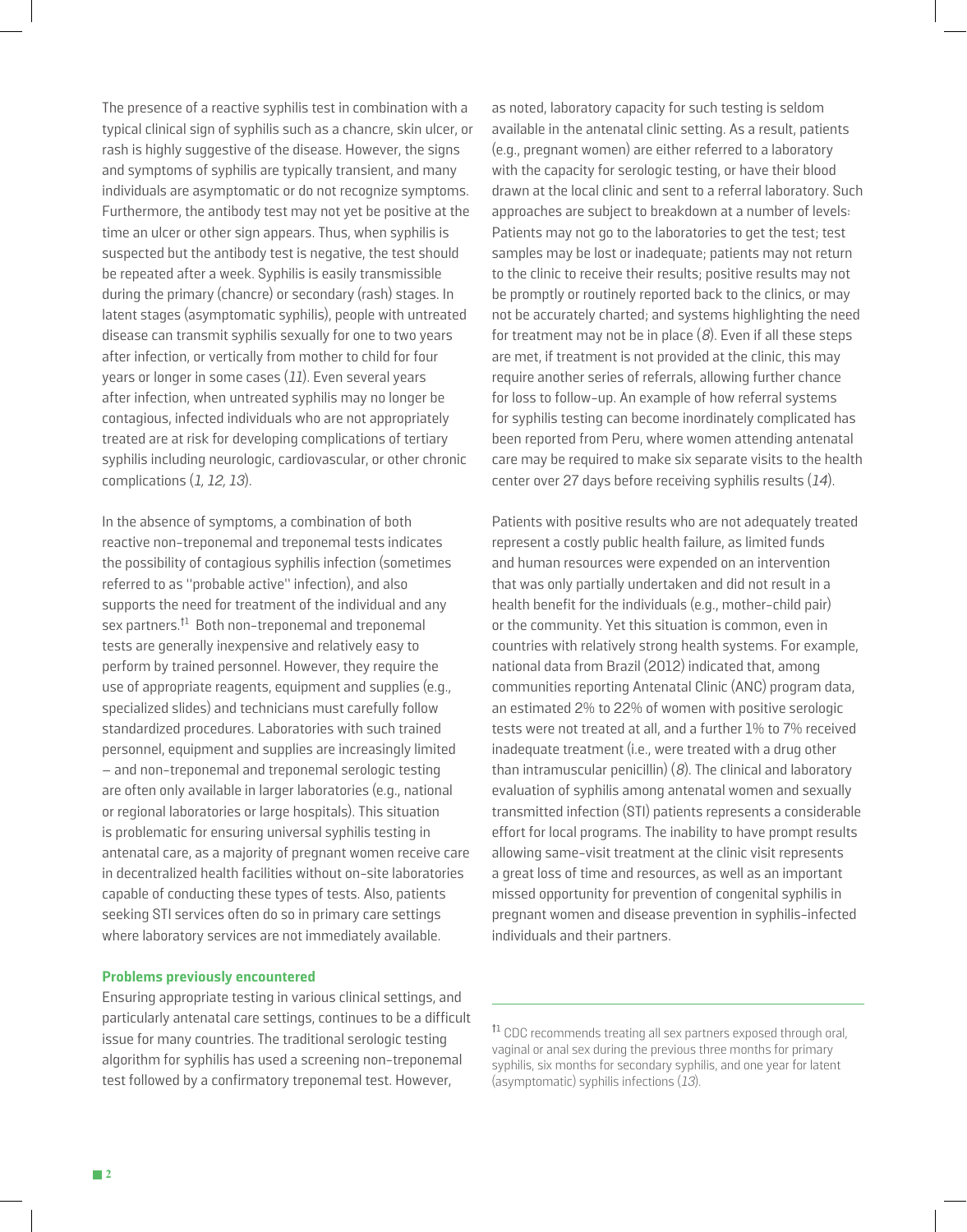#### **Provision of a new strategy; rapid or point of care (POC) testing**

Over the past 15 years, an increasing array of immunechromatographic (e.g., strip and lateral flow) tests that use finger prick whole blood specimens have become available to screen for a number of diseases, including HIV and syphilis. These are generally referred to as "rapid" or "point of care" (POC) tests.

The availability of newer POC tests offers the potential for syphilis testing to be done with minimal technical training and in non-laboratory settings. Additionally, if indicated, treatment could be provided right at the clinic visit, maximizing uptake of treatment and limiting chances for adverse perinatal health outcomes. Until recently, the only available POC syphilis tests were treponemal tests measuring lifetime exposure to T. pallidum, and not able to distinguish recent infections from past, treated infections. However, unconfirmed treponemal tests can still have important implications in settings such as antenatal clinics in which missed infections pose a very high risk for poor health outcomes, given that treatment risks and program costs are both low (11, 15). New POC syphilis tests are continually being developed, such as treponemal and non-treponemal tests on a single cassette, supporting confirmation at the clinic level. Several large projects in the region have demonstrated that POC syphilis tests can greatly improve test uptake in antenatal women even in remote and hard-to-reach settings, and can be a cost-effective prevention strategy (11, 16-18). Laboratory evaluations of POC tests against traditional testing models indicate good test performance characteristics (19, 20).

#### **Objectives**

This document outlines guidance that countries in Latin America and the Caribbean can use to increase uptake of syphilis testing for vulnerable populations, including pregnant women and persons at risk for syphilis, and ensure prompt treatment of those persons testing positive with minimal loss to follow-up. This guidance was developed as a result of a meeting convened by PAHO and the Centers for Disease Control and Prevention (CDC) in April 2014, with representatives from the health ministries of countries of Latin America and the Caribbean; technical experts in maternal and child health (MCH), STI and HIV programs, and

laboratory diagnostics from Latin America and the Caribbean (21). The participants sought to identify and discuss the published evidence and best practices on syphilis testing algorithms for promoting disease reduction in the region. They identified the lack of regional or global guidance on syphilis testing strategies in specific clinical settings, such as antenatal clinics, as an important barrier impeding regional elimination of MTCT of HIV and syphilis (22). In addition, they recognized that limited integration of HIV and syphilis program and operations' systems, such as for procurement and quality assurance of laboratory tests, was a "missed opportunity" to leverage efficiencies, personnel and funding in many countries. The participants observed that many "best practices" existed in the region around strategies to promote appropriate syphilis testing in different clinical settings and the use of syphilis testing algorithms, but these have not been widely shared among countries. Thus, the participants recommended the development of a regional consensus document outlining syphilis testing algorithms and other strategies supporting appropriate syphilis testing in different clinical settings where laboratory services may or may not exist at the clinical site (22). Special emphasis was placed on the following five areas identified as important for national programs to effectively promote elimination of MTCT of both syphilis and HIV:

- 1. Guidance for health ministries to support the development of comprehensive national policies to cover syphilis testing and treatment.
- 2. Recommendations for use of syphilis testing algorithms in specific populations or clinical (or outreach) settings, depending on laboratory capacity. Clarification of interpretation of syphilis testing results based on the population or clinical (or outreach) setting served, including recommendations on counseling, treatment, follow-up, and partner treatment.
- 3. Suggested strategies to ensure the quality of syphilis testing and appropriate training of laboratory and/or health care personnel who perform the tests.
- 4. Mechanisms for procuring high-quality and affordable syphilis test kits, equipment, and supplies.
- 5. Suggested strategies to support national reporting of syphilis cases (22).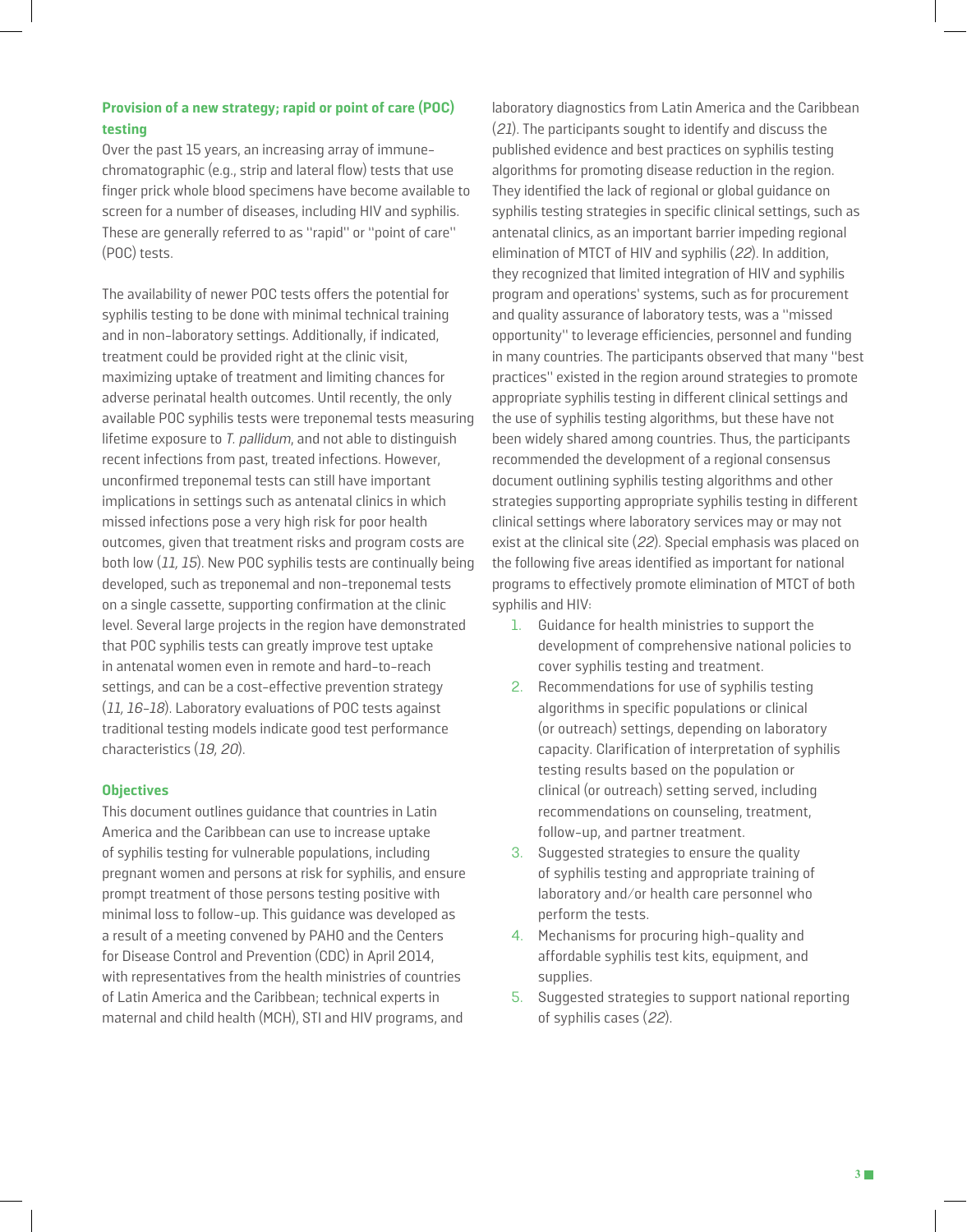### GUIDANCE FOR HEALTH MINISTRIES TO SUPPORT THE THE GUIDANCE FOR HEALTH MINISTRIES TO SUPPORT THE DEVELOPMENT OF COMPREHENSIVE NATIONAL POLICIES TO COVER SYPHILIS TESTING AND TREATMENT

 $\begin{array}{c} \hline \text{rel} \\ \text{relie} \end{array}$ n the development of national policies for syphilis testing and treatment, countries must consider the need for quick results at the clinic visit, accuracy of syphilis testing, and appropriate surveillance reporting. To ensure accuracy of tests, countries have traditionally relied upon serologic tests conducted in laboratories, usually screening, non-treponemal tests and confirmatory, treponemal tests. These tests require trained laboratory personnel using carefully standardized operating procedures and specialized reagents, equipment and supplies. While theoretically helping ensure the quality of the testing and accuracy of the results, reliance on laboratory-based testing means that results are seldom available at the time of the clinical visit (e.g., during the antenatal or STI clinic visit). Lack of results at the clinic visit is problematic because many patients who test positive do not learn their test results or return to receive treatment and this is especially concerning in the antenatal clinic where delayed treatment can cause serious harm or death to the fetus (6, 7, 11). Furthermore, quality of testing and accuracy of results are not always assured by having tests performed at laboratories. Formal assessments have identified many barriers in laboratory settings affecting test accuracy (19, 22-24). Some countries are unable to reliably procure the commodities needed for accurate serologic testing, such as adequate quality serologic reagents, appropriate equipment for serologic testing (e.g., rotators for RPR testing) and other needed supplies (e.g., pipettes, specialized slides) (22, 24). The reasons behind this vary, and may include inadequate documentation of procedures, the complex essential commodities processes faced by some health ministries, limited supply access for districts working in decentralized health systems, diminishing funding for STI services, and increasingly limited numbers of laboratory staff well trained in syphilis serologic testing (22, 23). Standardized protocols on assuring adequate test quality and user proficiency are often either unavailable, or not routinely carried out. Standardized guidance on reporting of testing and results may be lacking, limiting the ability of health ministries to estimate burden of disease or program progress and barriers (22, 24). Furthermore, many countries have not linked systems for procurement, implementation, surveillance and quality assurance for syphilis and HIV testing, although the systems are duplicative in some settings, and especially for antenatal care (22).

#### **POLICIES TO IMPROVE UPTAKE OF SYPHILIS TESTING**

A preferred approach would be to incorporate POC syphilis testing during the clinical encounter, allowing potential for counseling and treatment right at the visit. This approach may be practical and efficient in several clinical settings, but the most obvious benefits are during the antenatal clinic visit for the prevention of MTCT of syphilis. Adoption of such POC syphilis tests at the clinic level can improve health outcomes and lead to a more efficient use of resources in settings that are currently unable to provide recommended syphilis testing and prompt (i.e., same-visit) treatment. To date, POC syphilis tests have not yet been widely adopted in the region and information on whether and how best to use these tests (i.e., appropriate algorithms to use) has not yet been available to all programs.

Currently marketed rapid POC tests for syphilis are primarily treponemal tests. These allow detection of treponemal (e.g., venereal syphilis) infection, but are not able to distinguish between recent and old or previously treated infections. An important benefit to these tests is that with relatively simple training they can be carried out by basic health providers at the clinic level, allowing treatment to occur at the clinic visit and thus reducing or eliminating loss to follow-up. As noted earlier, rapid POC tests for syphilis are particularly useful in clinical situations requiring prompt action, such as antenatal clinic (ANC) visits. In Brazil, coverage of syphilis testing at the municipality level has increased through technology transfer and training of health staff (Figure 1).

In addition to single treponemal POC tests, rapid "dual" nontreponemal/treponemal (NT/T) tests have been developed that allow screening and confirmation with a single finger prick whole blood specimen. The dual NT/T tests are only slightly more complicated and expensive than single treponemal POC tests, and are particularly useful in settings in which clients or patients may have been previously exposed and treated for syphilis (e.g., STI or HIV clinics, specialized clinics for sex workers or men who have sex with men [MSM], or outreach settings managing vulnerable populations).

#### **LINKING SYPHILIS TESTING WITH HIV TESTING**

Yet another category of POC tests are combination rapid syphilis and HIV tests on a single device. All currently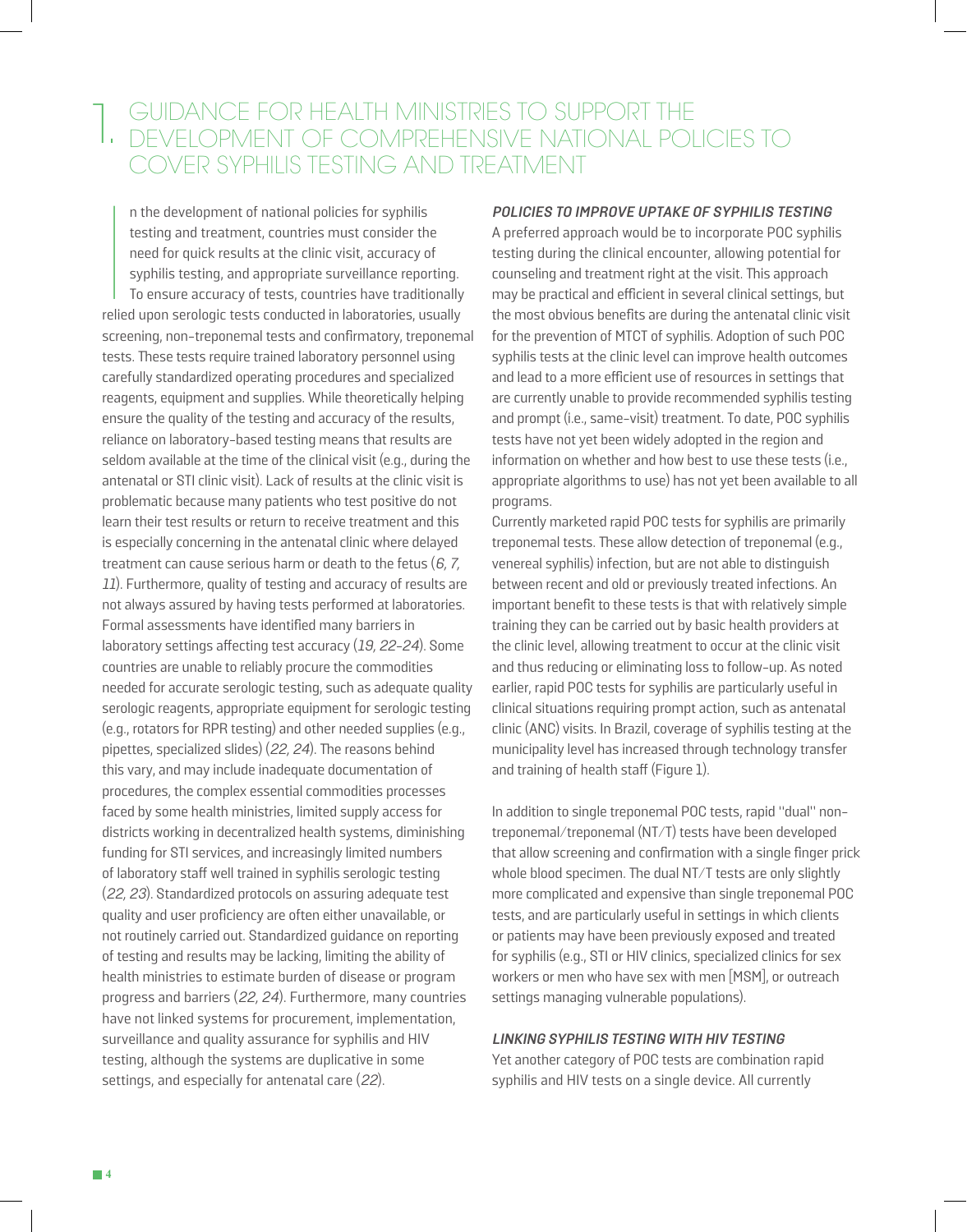

### **FIGURE 1: Distribution of rapid syphilis tests in Brazil: 2012-2014**

The Brazilian Ministry of Health acquires rapid syphilis tests produced in Brazil and developed through a technology transfer mechanism. Between 2012 and 2014, 3,0303,041 tests were distributed to 5,488 (98.5%) municipalities that joined the prenatal component of the Cegonha Program and trained 1,123 health professionals responsible for increasing syphilis testing in primary health care facilities. By the end of 2014, a distance learning program started through the Telelab.

**Source:** Department of STDs, AIDS and Viral<br>Hepatitis – Ministry of Health of Brazil

available combination rapid syphilis/HIV tests include a syphilis treponemal test component only. Nonetheless, these combination syphilis/HIV rapid tests offer potential for on-site results and treatment and a net cost savings in settings in which detecting and treating both infections promptly is important, such as in pregnant women attending antenatal care.

syphilis testing with HIV testing strategies in antenatal care settings in Latin America and the Caribbean, to achieve the Regional initiative for Eliminating MTCT of HIV and Congenital Syphilis in the Americas by 2015 (2- 4). Such integration could help maximize use of human resources, minimize costs, and build stronger and more sustainable maternal child health (MCH) systems that support healthy mothers and infants (25).

An important opportunity exists in linking procurement, implementation, surveillance, and quality assurance of

# RECOMMENDATIONS FOR USE OF SYPHILIS TESTING ALGORITHMS<br>2. IN SPECIFIC POPULATIONS OR CLINICAL (OR OUTREACH) SETTINGS

HO and most national STI management<br>guidelines recommend persons with sig<br>or symptoms of primary or secondary<br>syphilis should be treated immediately,<br>should their sexual partners (26). Direct<br>diagnostic methods (e.g., dark guidelines recommend persons with signs or symptoms of primary or secondary syphilis should be treated immediately, as should their sexual partners (26). Direct antibody tests) help support the diagnosis, but increasingly these tests are not available at the clinical setting. Indirect diagnosis through serologic testing can be helpful in supporting the clinical diagnosis of syphilis, and quantitative non-treponemal tests can help ensure adequate treatment is

achieved. Details on syphilis testing in symptomatic persons are well covered in existing guidelines (12, 13, 26).

#### **SYPHILIS TESTING IN ASYMPTOMATIC PERSONS IN SPECIFIC CLINICAL SETTINGS**

Testing of asymptomatic persons at risk for syphilis is more problematic given the lack of definitive diagnostics. It would be ideal to have a very precise test or combination of tests available at the clinic setting; however, the risks of delayed treatment (and possible loss to follow-up) must be weighed against the types of tests available and the timing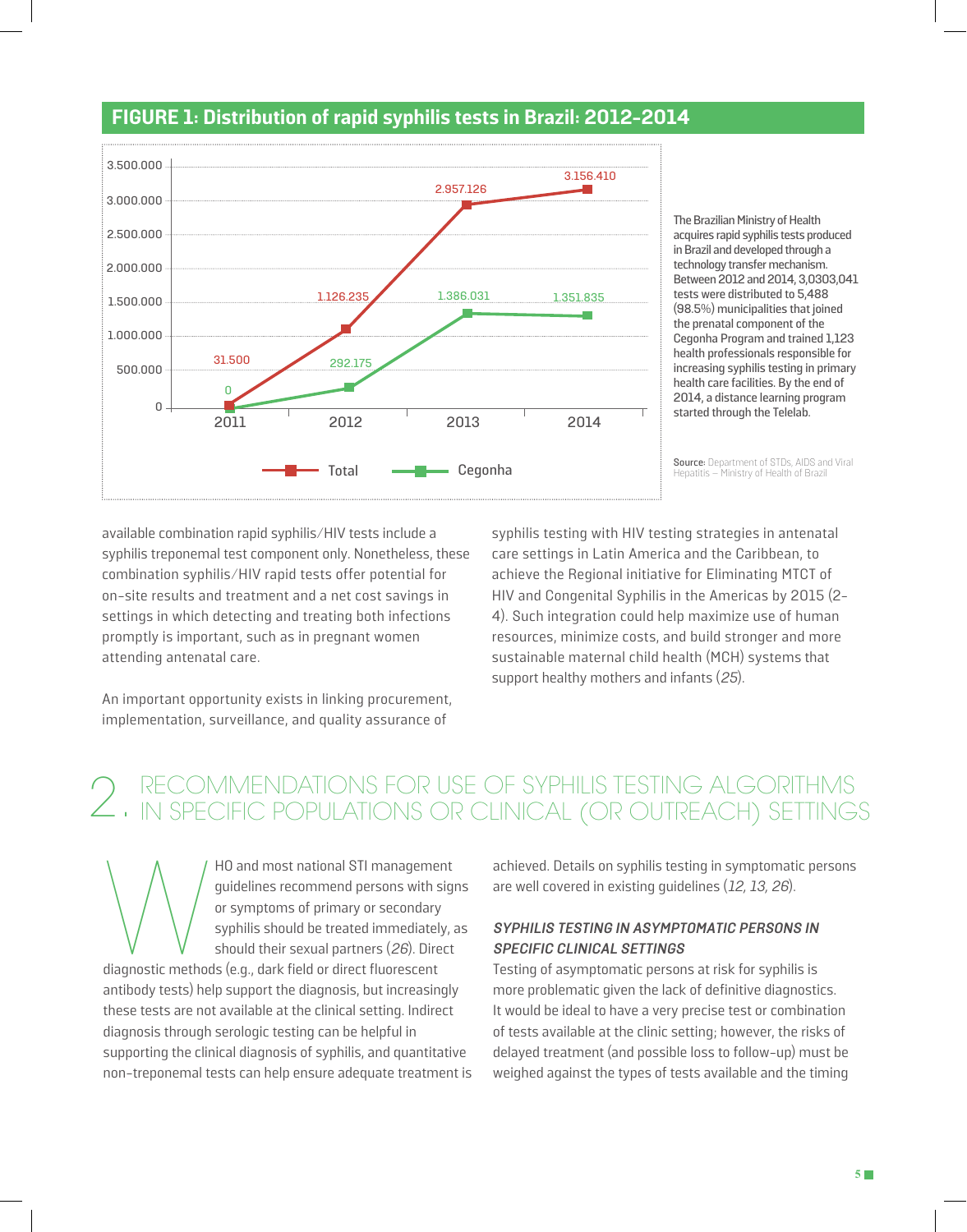of results. Pregnancy is a particularly critical situation, as delayed treatment of syphilis in a pregnant woman has a high likelihood (> 50% of cases) of leading to a severely adverse outcome in the fetus or infant (11).

In asymptomatic persons, laboratory-based serologic testing algorithms for syphilis typically include traditional non-treponemal screening tests confirmed with treponemal tests (Annex 1, Figure 1), or reverse sequence algorithms using EIA or chemiluminescence immunoassay (CIA) tests confirmed with non-treponemal tests and (if negative) TPPA (Annex 1, Figure 2). While the FTA-ABS could be used as a treponemal test in these algorithms, it is more technical, time consuming and costly than the TPPA and so is increasingly less recommended (12, 26). In the clinical context, rapid syphilis tests could include POC treponemal tests or POC combined syphilis/HIV tests, alone (e.g., for the antenatal setting) (Annex 1, Figure 3) or combined with a confirmatory on-site qualitative RPR if available – or rapidly provided laboratory-based RPR or VDRL (Annex 1, Figure 4). On-site tests could also include the POC dual NT/T tests, which may be preferred in services for atrisk patients who may have been treated for syphilis in the past (e.g., MSM or sex workers) (Annex 1, Figure 5).

Some patients without clinical signs of symptoms of syphilis have high risk or vulnerability for infection, and may be infected asymptomatically. In the appropriate clinical (or outreach) setting, serologic screening for syphilis can be beneficial (Table 1).

**Antenatal clinics (pregnant women).** As noted, for pregnant women with untreated syphilis, risk of an adverse pregnancy outcome is high (>50%) (11, 25), risks of treatment are low (15), and treatment has been proven to be highly effective in preventing perinatal morbidity and mortality (27, 28). Thus the benefits of treatment far outweigh the risks for potential unnecessary treatment. Long clinical experience suggests in utero syphilis transmission can occur very early in pregnancy, indicating that treatment should occur as early as possible, preferably before 24 weeks gestation (27-29).

At the population level, although published data on timing of treatment are relatively sparse, existing studies support the importance of early treatment (considered here up to and including week 27 of pregnancy) (29, 30). As noted earlier, a common problem with antenatal syphilis screening programs is loss to follow-up, as when specimens are sent out and results are not returned promptly, leading to late or missed

treatment in syphilis-infected pregnant women (14). Other scenarios that need to be considered are screening for women having miscarriages or women who come to a health facility for delivery but have not attended ANC services. In program evaluations and field studies in the region, use of rapid POC syphilis testing has been shown to greatly improve testing and treatment compliance and earlier treatment in antenatal women (14, 16-18). While some uninfected women with previously treated syphilis may be over-treated as a result of a positive POC treponemal test, the risk of treatment is small (15) and the cost of penicillin is low, while the risk of adverse outcome in untreated patients is high (11, 25, 27). Thus, a recommended algorithm for syphilis testing in pregnant women is one providing same-visit testing and treatment, at least for the first penicillin dosage (Annex 1, Figures 3, 4 or 5). In situations where confirmatory tests are available in less than 7 days (Annex 1, Figures 4 or 5), the clinician can modify the treatment plan accordingly (i.e., if confirmatory testing is positive, the pregnant woman can complete the recommended 7.2 million units long acting intramuscular [IM] penicillin [divided in three weekly doses of 2.4 million units each] to ensure latent syphilis is adequately treated, and sex partners can be treated).

Syphilis screening in pregnancy and treatment of positives is a highly cost-effective public health intervention, with cost estimates ranging from US\$ 4-19 per disability-adjusted life year (DALY) averted in resource-limited countries (17, 31, 32). A recent modeling study using generic country scenarios that varied on three factors (maternal syphilis testing and treatment coverage, syphilis prevalence in pregnant women and cost of health care) found antenatal syphilis screening and treatment programs to be highly cost-effective in every scenario, even in high-income nations (US\$ 24 – 111 per DALY averted); and cost saving in settings with high prevalence, low service coverage or high healthcare costs (< US\$ 0 per DALY averted) (32). Additionally, integrating syphilis and HIV screening has been found to increase the cost-effectiveness of HIV screening (16, 33) even in settings with very low prevalence of syphilis and HIV (33). For example in China, in a setting of 0.25% syphilis prevalence and 0.07% HIV prevalence in pregnant women, combining antenatal syphilis testing along with HIV testing would be expected to result in a 15-fold reduction in estimated cost-effectiveness ratios compared with HIV testing alone (US\$ 359 vs. US\$ 5636 per DALY averted) (33).

**Other clinical settings**. In addition to the antenatal clinics, there are other clinical settings in which on-site testing and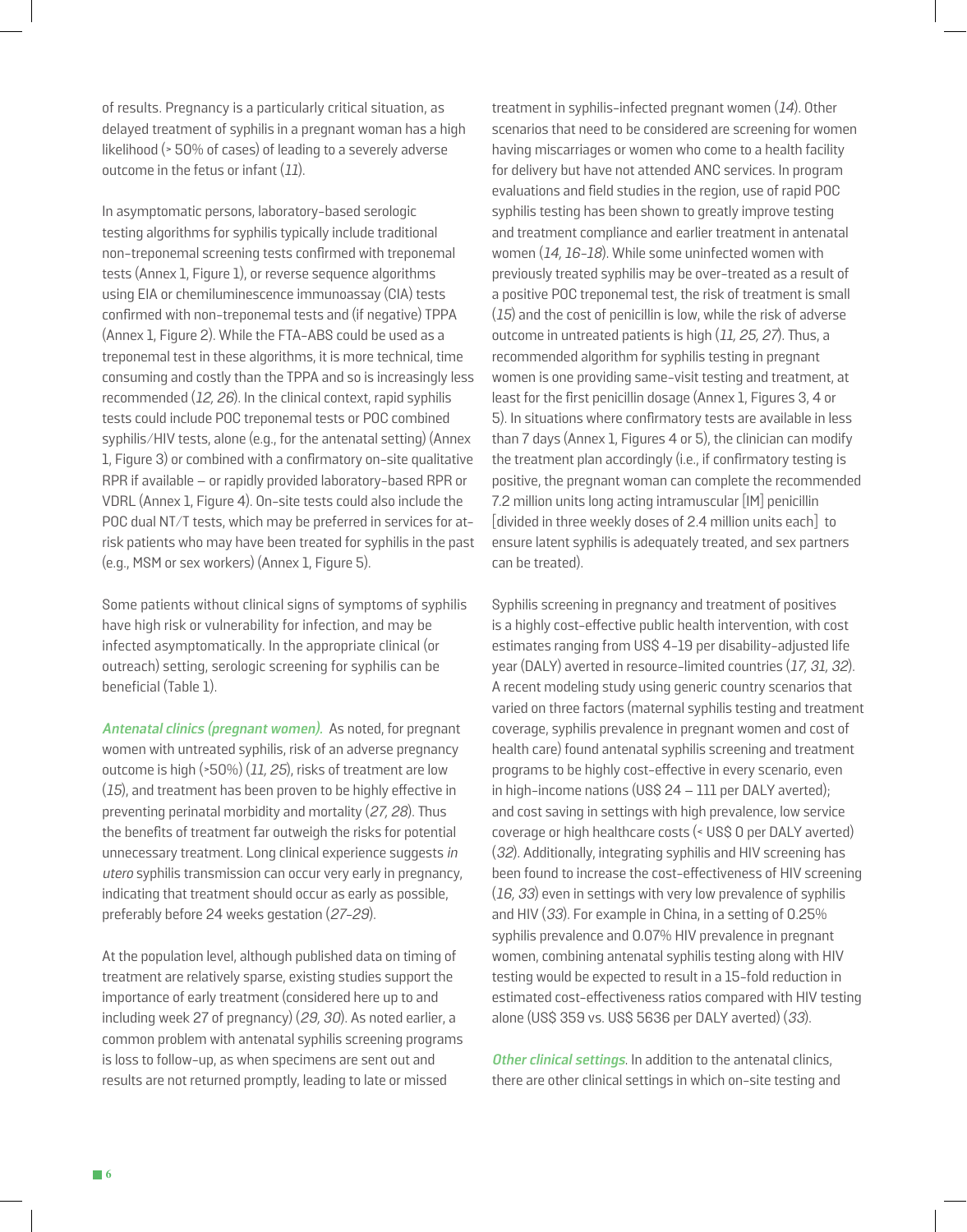results followed by treatment (i.e., same-visit testing and treatment [STAT]) are highly desirable in order to minimize loss to follow-up and lack of treatment. These settings include dedicated STI clinics or primary care clinics providing STI services, and specialized services for high risk or vulnerable populations (e.g., adolescents, MSM, sex workers, migrant populations, HIV-infected persons). In clinical settings without on-site laboratories, rapid POC testing strategies are a means to achieve the STAT goal. In larger facilities connected with laboratories and trained technicians, traditional testing algorithms using non-treponemal tests and confirmatory treponemal tests for those testing positive (Annex 1, Figure 4) could be employed if results can be returned quickly enough to ensure immediate treatment, or if the use of "send out" RPR testing approaches still yield very high levels of treatment (e.g., < 7 day turnaround and >95% treatment rates for people testing positive). Traditional laboratory-based testing algorithms (Annex 1, Figures 1 and 2) allow a more precise diagnosis and may be more cost-effective than rapid syphilis tests when batched. However, if patients do not receive results and treatment, this testing leads to costs to the program only, with no effect on individual or community health outcomes.

**Persons at high risk for syphilis.** In Latin America and the Caribbean, persons with high behavioral risk for acquiring syphilis include sex workers regardless of gender, clients of sex workers, MSM, patients attending STI clinics, and patients with HIV within or outside of clinical care. Additionally, some migrant populations have higher syphilis prevalence, whether related to personal or partner risks (e.g., Garifunas in Central America) (34, 35). Routine syphilis screening may be beneficial in these subgroups, and such screening is recommended in national guidelines in some countries (e.g., monthly or quarterly screening for female sex workers) (36, 37). High risk persons may have received syphilis testing in the past, and thus testing strategies that include both non-treponemal and treponemal tests are desirable. On the other hand, untreated syphilis among persons with multiple partners increases spread of disease in the community, particularly among stigmatized or hidden populations at risk for loss to follow-up. In these cases, rapid availability of results and treatment is also highly desirable (10, 13, 38). In these situations, on-site laboratories capable of both non-treponemal and treponemal testing are ideal (Annex 1, Figures 1 and 2); however, rapid tests (including treponemal only, dual NT/T, and combination syphilis/HIV tests) have been used in clinical settings serving high risk persons with variable results (39-41) (Annex 1, Figure 4 and Table 1). Dual

NT/T tests may be especially useful in these settings (Annex 1, Figure 5).

**Blood donors.** Syphilis screening is routinely conducted at blood banks, often through treponemal testing. Units testing positive are not used for transfusion and the donors should be counseled to follow up with public health services to assess their need for treatment, keeping in mind that many positive tests represent previously treated infections. Because results are not immediately needed, laboratory-based testing algorithms can be cost-effective for blood bank screening (42, 43) (Annex 1, Figures 1 and 2). In addition, national laboratories may wish to collaborate with blood banks to obtain positive units, following additional confirmation to rule out false positives, as sera from these units could be useful in laboratory proficiency testing programs.

**Serosurveillance studies.** Serosurveillance studies can be useful in assessing syphilis rates in hidden or high-risk populations, and may also be used in assessing syphilis seropositivity in pregnant women. Any serosurveillance studies assessing HIV would ideally include syphilis, as the additional testing incurs little added cost and provides important data about patterns and burden of disease. Depending upon the surveillance processes and funding, various algorithms could be appropriate for syphilis testing; however, assessing active disease prevalence requires both treponemal and nontreponemal testing. In syphilis surveillance studies, persons with positive confirmatory tests should receive appropriate counseling, treatment, and information on partner treatment.

Recommended syphilis testing algorithms to use in surveillance include: (1) Treponemal testing with rapid tests, with additional blood drawn for lab-based non-treponemal serologic testing among those screening positive (Annex 1, Figure 4); persons with sexual risk exposure and with no reported history of benzathine penicillin G (BPG) injection could then be treated promptly, or treatment could await positive non-treponemal tests, requiring a need for follow up for counseling and treatment. (2) Treponemal/non-treponemal testing with dual rapid tests (Annex 1, Figure 5), with on-site treatment for only those with positive results on both tests. (3) Blood drawn and sent to a laboratory capable of nontreponemal screening and confirmatory treponemal testing (Annex 1, Figure 1). Persons with positive confirmatory tests would require follow-up for treatment, counseling, and partner notification.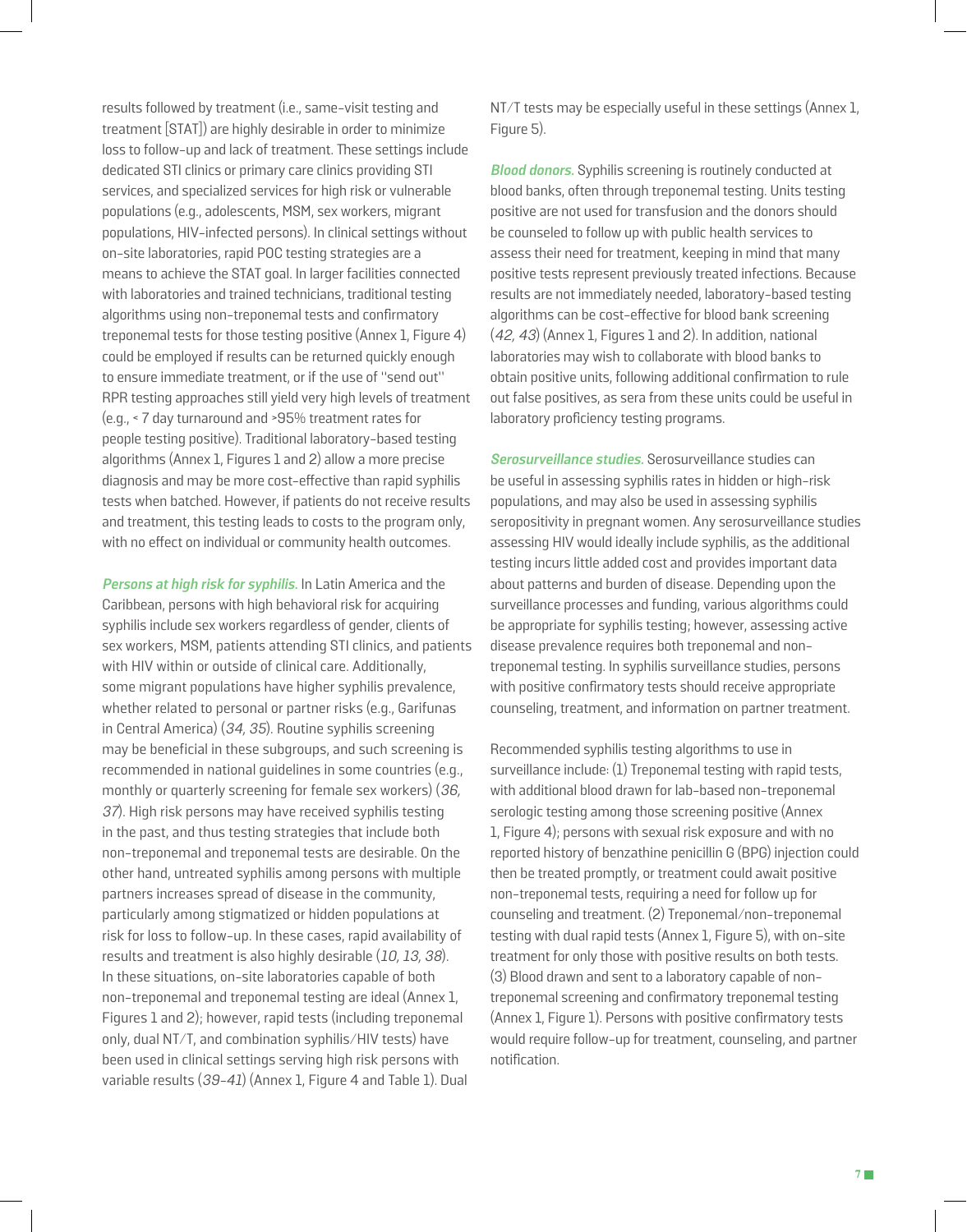# SUGGESTED STRATEGIES TO ENSURE THE QUALITY OF SYPHILIS

first step in ensuring quality of laboratory<br>testing for syphilis is maintaining adequate<br>standards in overall laboratory operations.<br>Developing policies at the national level will help to<br>ensure basic, standardized public first step in ensuring quality of laboratory testing for syphilis is maintaining adequate standards in overall laboratory operations. Developing policies at the national level will help to ensure basic, standardized public health laboratory management structure and biosafety measures, as well as protocols for procurement and maintenance of equipment, specimen collection and processing, laboratory testing and result reporting, documentation and records management, as well as overall laboratory quality assurance. Ideally, any national or other large laboratory providing reference services to underlying laboratories would participate in a regionally or globally recognized accreditation program, such as Strengthening Laboratory Management Toward Accreditation (SLMTA) (44, 45).

To ensure quality of syphilis serologic testing, several quality control (QC) and quality assurance (QA) elements are recommended. A strict internal quality control for

all procedures, including written standard operating procedures (SOPs), should be developed and implemented. SOPs from existing programs may be used to implement standard quality practices without the need to develop new procedures. Ideally, each country's national reference laboratory (NRL) would participate in an external program, such as the CDC global proficiency program for syphilis serology testing, in order to establish the quality of its serologic tests under typical circumstances (24). In this program, CDC's Division of STD Prevention Laboratory sends a serum panel of known results to participating laboratories three times per year. Laboratory technicians who are blinded to panel results perform the treponemal (e.g., TPPA, MHA-TP, TPHA, FTA-ABS, EIA) and/or nontreponemal (e.g., VDRL, USR, RPR) qualitative and/or quantitative tests that the laboratory routinely conducts using typical reagents, equipment and procedures. Results are reported to CDC via email for analysis and feedback. Evaluation of rapid POC tests is planned to be included in the CDC proficiency testing program in the near future.



### **FIGURE 2: External Quality Control Evaluation**

The external evaluation program of the Ministry of Health of Brazil is done in association with the Santa Catarina Federal University that produces the HIV/syphilis panels which contain four dry samples, a buffer and the package insert. These are distributed to the laboratories/services that conduct HIV and syphilis rapid tests. Each laboratory has 30 days to perform the rapid tests and report the results through the Quali-TR online system. After that period, the university analyzes the results and sends individual and confidential reports to the participant units.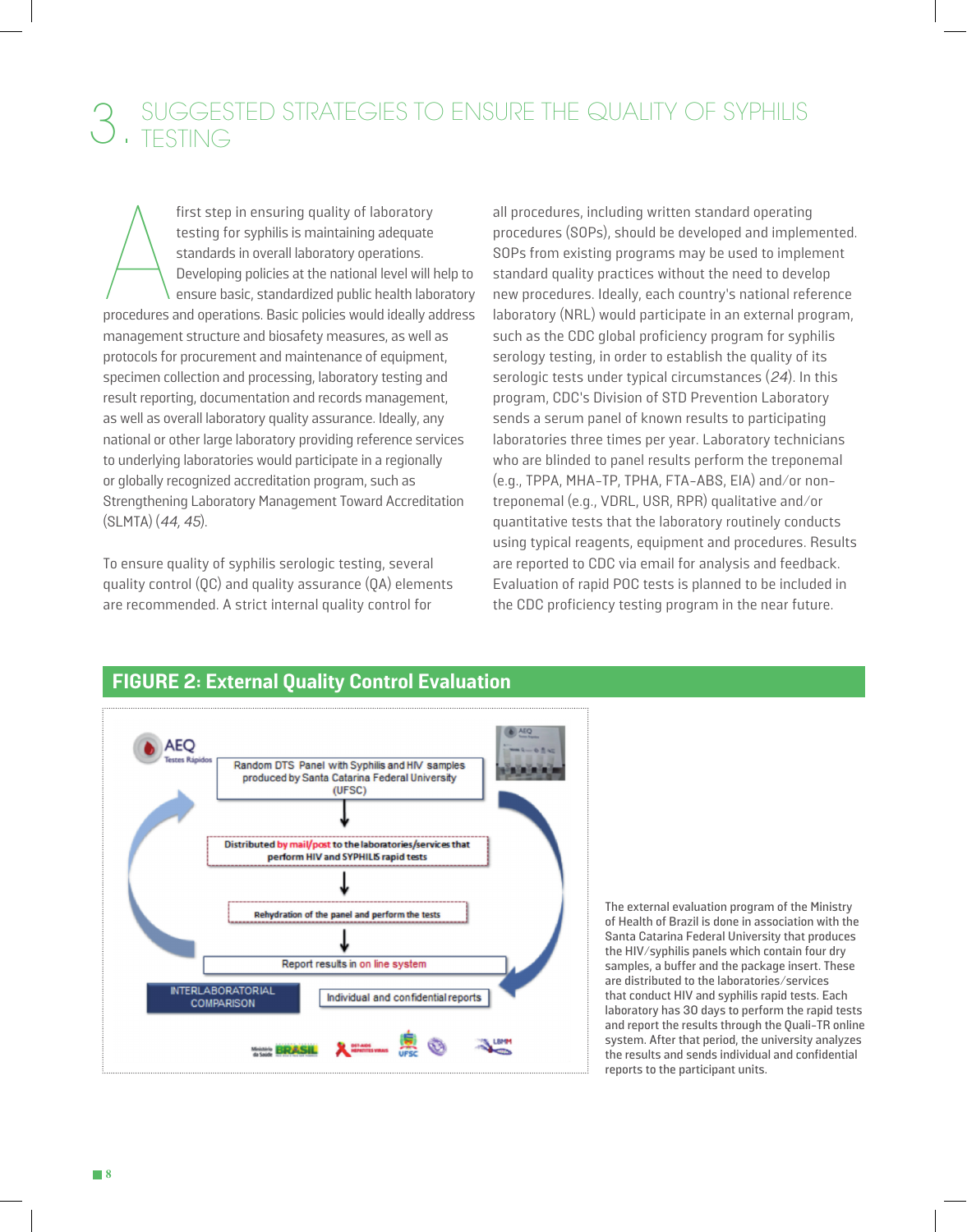There is also a need for 'local' laboratories to ensure quality of rapid POC testing, including assuring providers' ability to conduct POC tests appropriately, and routine assessment of the quality of the POC test kits being stored and used. The London School of Hygiene and Tropical Medicine has published a Toolkit for Rapid Syphilis Tests that includes guidance in these areas (46).

In order to assure quality and user proficiency in rapid POC testing at laboratories and other testing sites within the country, dried tube specimen (DTS) approaches for syphilis testing have been adapted based on procedures developed for HIV testing programs (47-50). These can be used at NRLs and other large laboratories where rapid testing is employed, but are likely most useful in ensuring quality of POC testing in lower level programs.

A desirable approach that builds country capacity, develops reporting linkages, and promotes continuous quality improvement is for the NRL to provide underlying laboratories with the tools, training, and oversight needed to maintain quality of syphilis testing (also see next section on procurement). In addition, smaller health facilities using POC tests would ideally integrate quality assurance for both

syphilis and HIV testing, given the similar performance goals. For example, Brazil has developed a national proficiency testing program for POC testing in underlying health facilities that integrates syphilis and HIV components using DTS specimens (Figure 2). This approach allows evaluation of rapid syphilis and HIV test kits, operator performance, and the need for ongoing training and supervision of clinicians conducting the POC testing  $(50)$ . The Brazilian model has been employed by other countries and is relevant even in remote areas.

A model for countries to consider is one in which the NRL or a regional reference laboratory provides a series of minimal standard procedures and oversight that include: (1) syphilis testing algorithms; (2) procedures to ensure test validation and procurement (also see next section); (3) internal QA of reagents and supplies; and (4) routine, periodic evaluation of quality through proficiency testing of laboratories and competency testing of staff (e.g., through establishing an internal and/or external proficiency testing program using the DTS approach). Additionally, overseeing laboratories should provide guidance on basic laboratory training needed to conduct testing, and disseminate SOPs for testing.

# MECHANISMS FOR PROCURING HIGH-QUALITY AND AFFORDABLE 4. SYPHILIS TEST KITS, EQUIPMENT, AND SUPPLIES

The regional consultation on syphilis testing<br>
identified procurement of adequate equipment<br>
and supplies as an important gap affecting the<br>
quality materials such as VDRL or RPR reagents,<br>
equipment (e.g., proper rotators he regional consultation on syphilis testing identified procurement of adequate equipment and supplies as an important gap affecting the quality materials such as VDRL or RPR reagents, equipment (e.g., proper rotators for conducting RPR tests (e.g., RPR cards, appropriate VDRL slides, u-bottom plates for TPPA). Several technical experts representing countries reported that essential commodities procurement systems tended to purchase the least expensive, often low quality, reagents rather than higher quality reagents; and some reported that procurement was possible only from certain companies with which the government had contracts rather than open tender. Several countries reported that critical supplies were often extremely limited or unavailable, requiring, for example, inappropriate reuse of RPR cards; this

situation leads to problems with reading and interpretation of results. It has been reported that decentralization of health services, while improving local access and timing of services (51), can make procurement of commodities more difficult and expensive when each sub-region or facility must procure their own supplies. Some participants from the laboratories reported that limited procurement mechanisms may be part of the reason why many countries in the region continue to use older testing approaches (e.g., FTA-ABS) rather than newer, more sensitive and user-friendly (and less expensive) approaches.

Several meeting representatives suggested that the use of regional procurement schemes, as is done for HIV testing, could improve the availability and lower the cost of higher quality reagents. Additionally, many representatives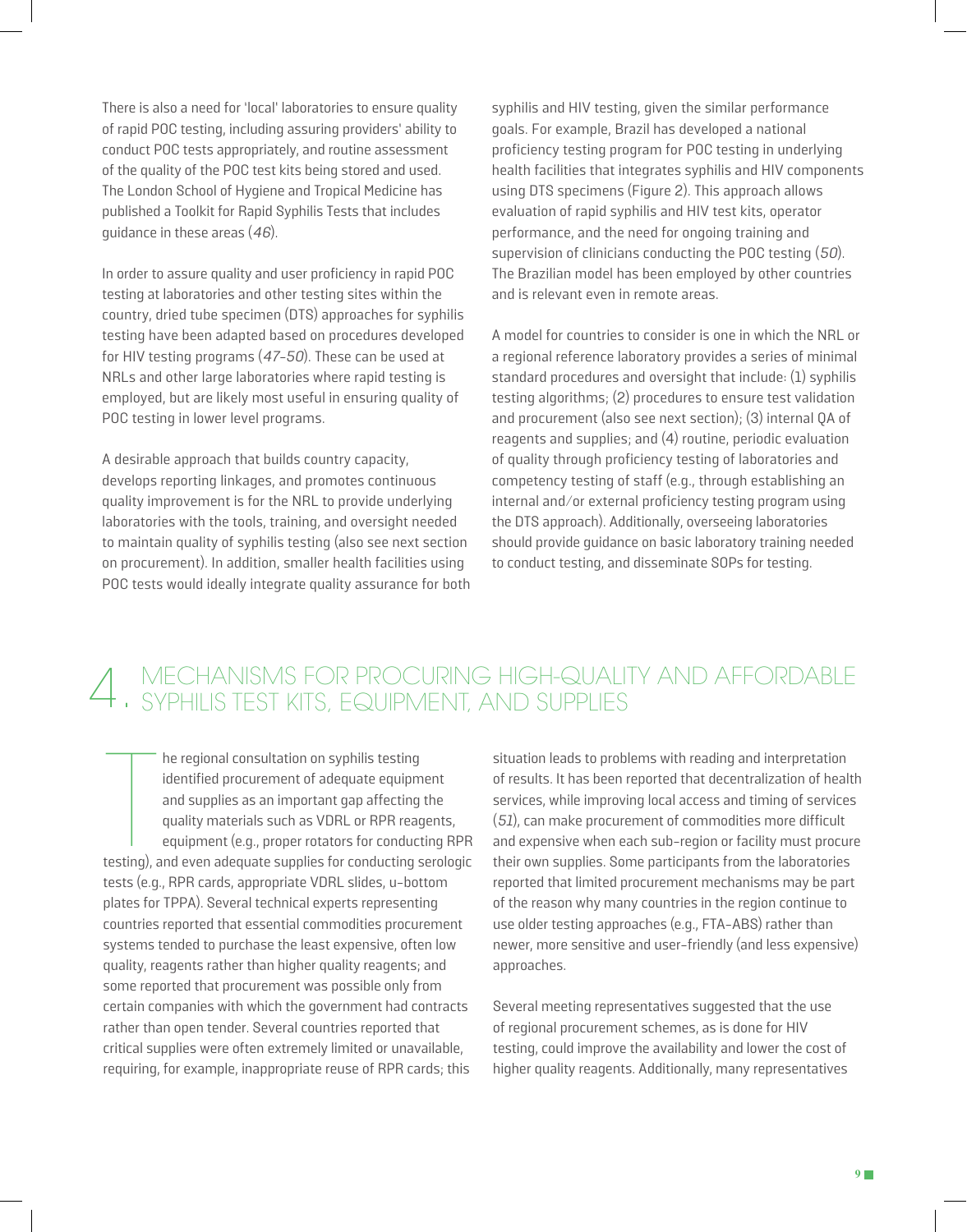expressed their concern about the quality of various rapid POC tests for syphilis, as performance characteristics reported in package inserts are typically based on companysupported studies. At the regional meeting, these concerns led to a call for PAHO and CDC to support external validation of available rapid POC tests using qualified regional laboratories, with publication of results to allow countries to have better evidence for justifying and purchasing specific rapid test kits. In addition, there was also a call for PAHO to develop a website providing names of companies selling critical reagents and allowing laboratories to provide feedback on their experiences.

During the consultation, CDC agreed to evaluate the most commonly used rapid POC tests in the region and provide results to PAHO for publication on their website (http:// www.paho.org/hq/). Ongoing evaluation of syphilis POC

tests is warranted as additional tests come to market, using CDC or other laboratories in the region.

Additionally, with help from the consultation participants, PAHO has developed a list of companies that carry syphilis testing reagents and supplies, and plans to update this list as new information becomes available. Meanwhile, WHO has developed a diagnostics proficiency testing program to certify dual syphilis/HIV tests. Finally, priority was placed on sharing experiences among implementers on how the tests perform in the field. In some situations the initial laboratory evaluation of a POC test suggests reasonable performance characteristics, but in actual clinical use the test has problems that make providers and countries unsure of its usefulness. Sharing experiences can lead to a better understanding of a test's performance in real world settings and can help improve future evaluations.

# 5. SUGGESTED STRATEGIES TO SUPPORT NATIONAL REPORTING

Surveillance for syphilis has two main components:

- Case reporting is the process of reporting notifiable cases of syphilis to local health departments up to the national health department. Surveillance case definitions that are broad (sensitive) and simple to use may be more effective in promoting public health benefits such as communicable disease prevention than highly specific, clinical case definitions  $(2)$ .<sup>tt2</sup>
- Prevalence monitoring is a process in which data on trends in disease prevalence are routinely collected over time in defined populations. This may be done by specific surveillance studies among certain populations or systematic collection of program data based on routine screening of populations such as pregnant women.

The adoption of new syphilis testing algorithms based on clinical settings implies that systems must be developed that allow reporting of positive results, without confirmatory testing in many cases. Figures  $1 - 5$  in Annex 1 are annotated to suggest reporting to national surveillance based on results of each algorithm. Case definitions of confirmed and suspect cases should be updated to reflect new testing strategies. All cases of suspected or confirmed

syphilis should be reported regardless of treatment status (see Figures 1 to 5 in Annex 1).

Reported cases should include information on the type of laboratory test conducted and the results, as well as disease stage at the time of initial examination. Stage determination should be based on available clinical and serological information (i.e., documented signs or symptoms of primary or secondary syphilis or evidence of an epidemiological link [named contact to primary or secondary case]) or history of a negative serologic test for syphilis within the past year. In contrast to case reporting, which is intended to be population-based, prevalence monitoring for syphilis is generally performed using data obtained from selected populations. When prevalence data are collected from routine program screening, the type of laboratory test used by the program is an important data element needed

<sup>&</sup>lt;sup>112</sup> For Congenital Syphilis, PAHO recommends countries adopt a broad surveillance case definition, such as: A live born or stillborn infant born to a mother with inadequately treated syphilis. Syphilis is based on clinical evidence (genital ulcer or signs compatible with secondary syphilis) or on a reactive treponemal or non treponemal serologic test. Adequate treatment is defined as a parenteral injection of at least 2.4 million units penicillin, at least 30 days prior to delivery (52).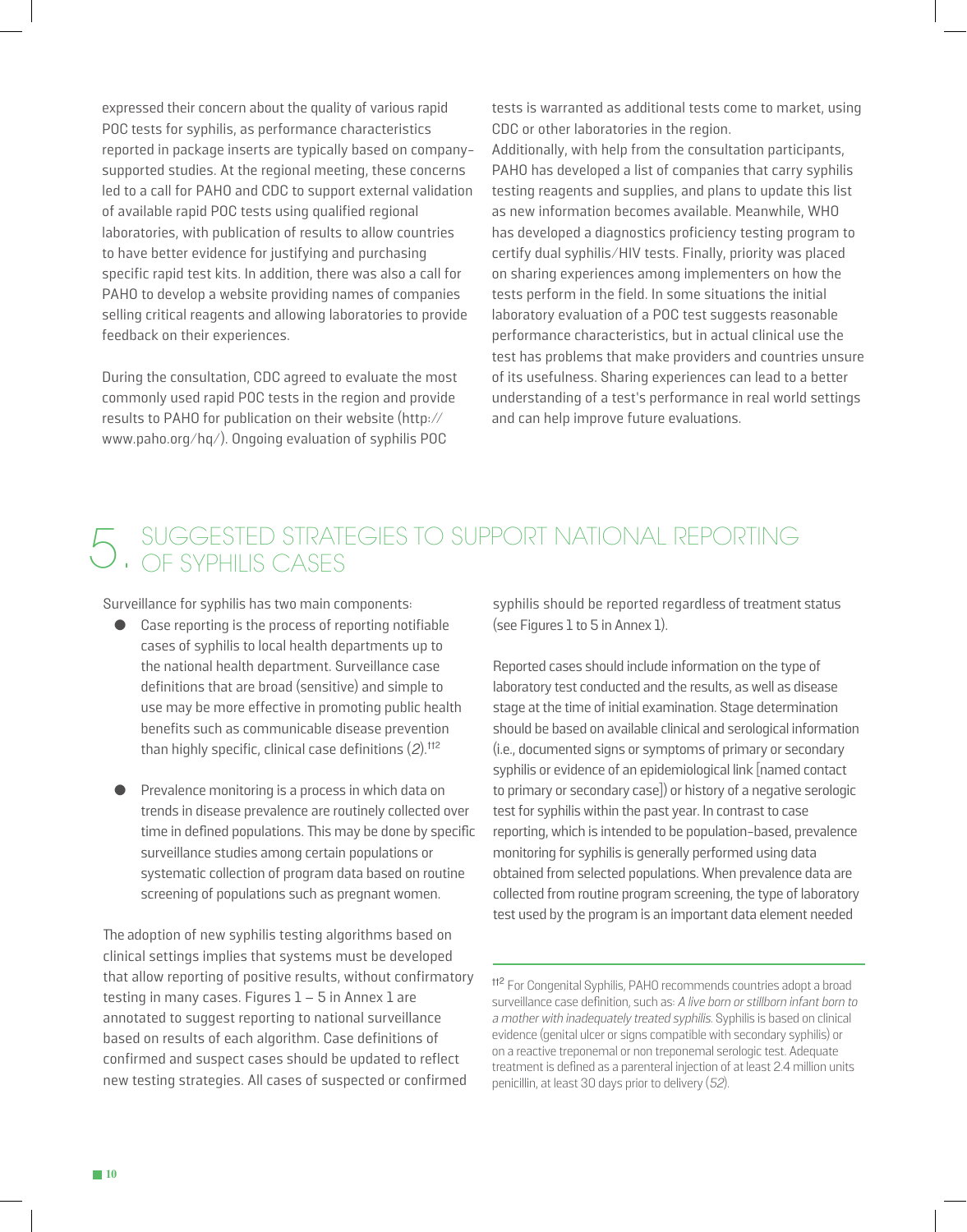to interpret the meaning of the results. Testing algorithms for specific surveillance studies among certain populations have been previously described in this document.

#### **NEXT STEPS IN THE REGIONAL PLAN FOR IMPROVING SYPHILIS TESTING IN THE REGION OF THE AMERICAS**

In addition to creating a regional guidance on syphilis test algorithms for different clinical settings, the representatives at the Regional Consensus Meeting identified the following additional steps for PAHO to further strengthen syphilis testing in the Region (22). Both short and long-term activities were identified, and PAHO has agreed to provide support and oversight for each:

#### **Short-term activities to be completed over the next 12 months:**

- **1.** Completion of a regional guidance on syphilis testing algorithms, recommended treatment and follow-up for Latin American and Caribbean countries (this document).
- **2.** Development of a regional work group of laboratory and public health experts in syphilis testing able to provide technical assistance to countries on laboratory testing and quality.
- **3.** Synthesis of existing materials on laboratory standards, training and reference materials for specific serologic and rapid syphilis tests, and QA and proficiency testing strategies. Existing materials would be vetted through the regional work group of laboratory experts and made available through the PAHO website (to be done by the regional syphilis serology work group).
- **4.** Development of a list of tests, commodities (e.g., reagents) and equipment needed for syphilis testing that meet quality standards, and where they could be procured by national laboratories (included in this document, with plans for periodic updates).
- **5.** Development of a regional scheme for bulk procurement of rapid POC tests, including combination HIV/syphilis tests, and other syphilis testing commodities, in order to promote more affordable pricing (under discussion).
- **6.** Development of a regional bulk volume specimen panel by collection and characterization of discarded blood units from blood banks. This panel will be used for preparation of training panels, QC materials, proficiency testing and competency panels (under discussion).
- **7.** Summary of experiences from countries in the region on use of POC tests, including reports on formal

training of healthcare workers where POC rapid tests are employed and formal evaluations of recommended algorithms in different clinical settings.

- **8.** Periodic updating of the regional guidance on syphilis testing, taking into account new tests that become available and how these could be used in different clinical settings as well as new evidence (program evaluation data) based on experiences with currently recommended algorithms.
- **9.** Financial support for operational research to better understand the appropriate use of available testing technologies. One example of such research is an ongoing comparison of the uptake of syphilis testing before and after introduction of single rapid HIV and single rapid syphilis tests against combination rapid HIV/ syphilis testing in antenatal clinics in Bogotá and Cali.

#### **Medium-term and longer, to be implemented over a three year period:**

- **1.** Development of an action plan by each country to secure commitment from those necessary for improved syphilis testing linked with HIV testing, within the next 12 months.
- **2.** Support from PAHO on health system and program integration supporting elimination of MTCT of HIV and syphilis at national, regional and municipal levels.
- **3.** Active engagement from PAHO in reporting advances in syphilis testing strategies and adding to an on-line free-access library of results, SOPs, training materials and QA strategies.
- **4.** Promotion of regional laboratories that can take on external QA testing in LAC, currently done solely by the CDC STD Laboratory. South-to-south technical support is particularly desirable.
- **5.** Evaluation of risks and benefits associated with extended use of treponemal POC test algorithms without confirmatory non-treponemal testing (extent and cost of overtreatment vs. pregnancy outcomes averted).
- **6.** Support from PAHO on improved surveillance supporting elimination of MTCT of syphilis and HIV, including appropriate data management and reporting systems, and better documentation of fetal loss and still birth associated with syphilis.
- **7.** Support from PAHO on improved strategies for sentinel STD surveillance, including promotion of best practices (e.g.,Vigilancia Centinela y Control de Infecciones de Transmisión Sexual).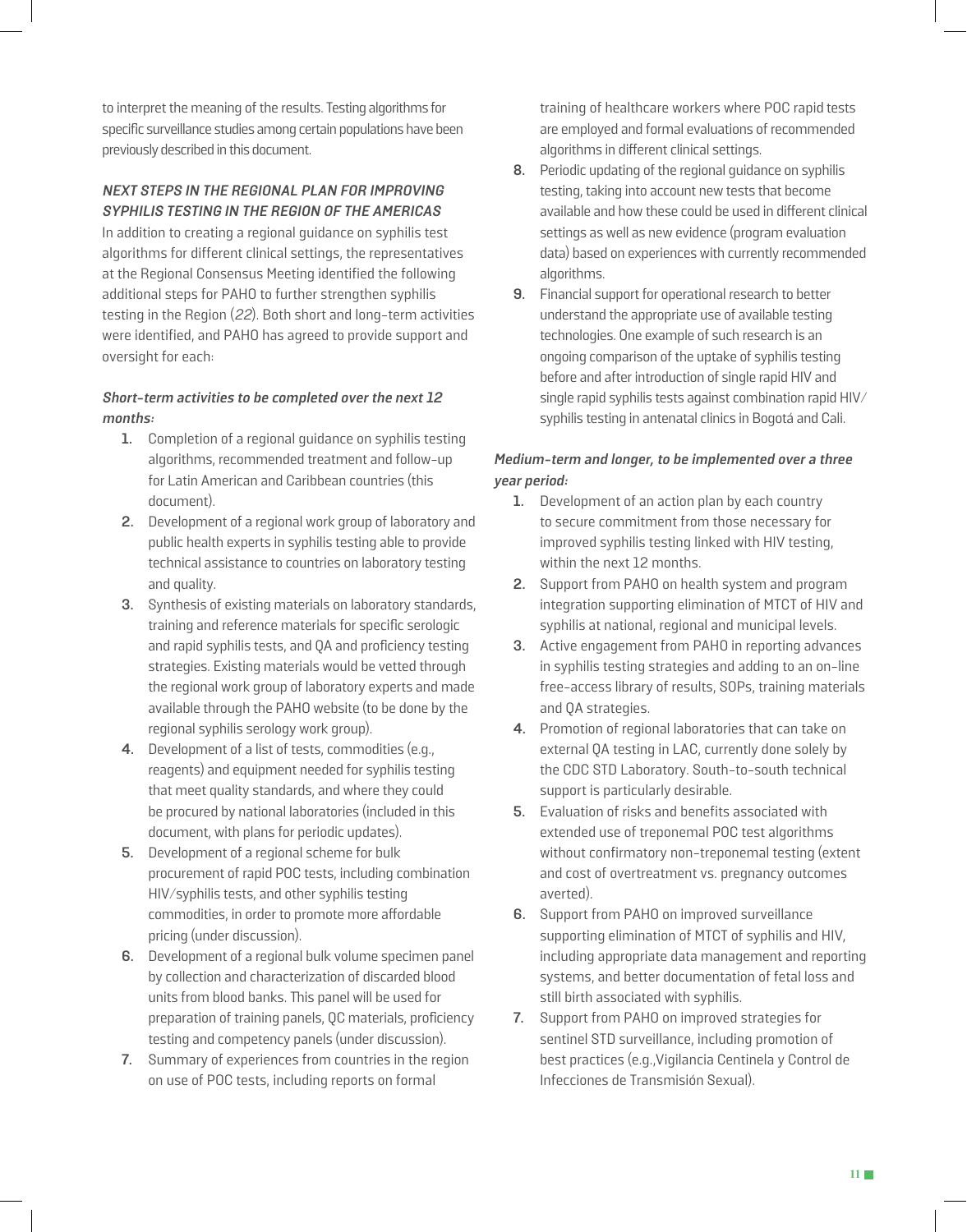Syphilis remains a major public health problem in the region of Latin America and the Caribbean. Despite recent advances in technology and instrumentation, challenges in the diagnosis of syphilis persist. The goal of this guidance document outlining best practices on syphilis testing, including POC testing, in different clinical settings is to improve the uptake, interpretation, and quality of syphilis testing in the region. It is intended as an instrument to improve the coverage and effectiveness of syphilis screening and diagnostic test programs as well as appropriate treatment in the region, in order to reduce mortality and adverse health outcomes caused by congenital syphilis.

#### **DOCUMENT DEVELOPMENT METHOD**

There are limited data published on the development of evidence-based guidelines for syphilis testing (including POC testing) in different clinical settings. This guidance document establishing best practices was developed as a result of a PAHO meeting held in April 2014 with representatives from health ministries of the countries of Latin America and the Caribbean (21). Participants

included technical experts from PAHO, CDC and the region in MCH, STI and HIV programs, and in laboratory diagnostics. Country representatives were present from Brazil, and regions of the Caribbean, Central America, the Andean Region and the Southern Cone (21). The meeting participants identified potential syphilis testing algorithms and discussed the benefits and challenges of each. This resulting guidance document was developed by a small task force composed of meeting participants. The document development process involved mixed methodologies, including: (1) results from both in-depth discussions at the meeting and follow-up conference calls on the five special emphasis areas (page 3) (22); (2) results of a standardized, regional survey of NRL and other laboratory staff in the Americas; and (3) systematic reviews of published literature and country-level reports. All experts invited to the regional meeting, whether or not they were able to attend, were asked to review and comment on initial drafts and the final document. Comments were also elicited from technical experts in syphilis diagnostics from the World Health Organization and from other regions of the world.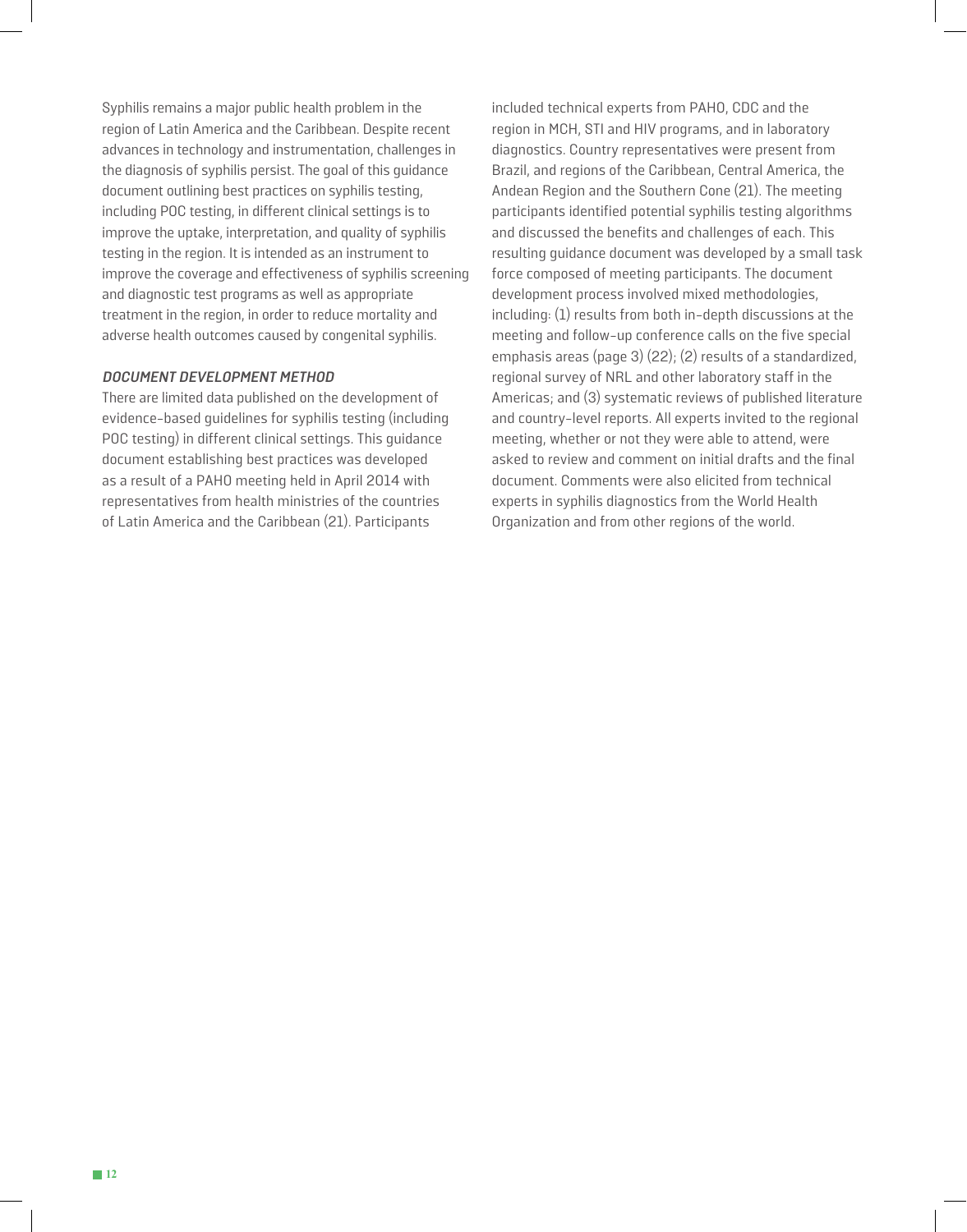# REFERENCES

- **1.** World Health Organization. 2007. The global elimination of congenital syphilis: rationale and strategy for action. Geneva: WHO. http://whqlib-doc.who.int/publications/2007/9789241563475, accessed 10 August 2014.
- **2.** Pan American Health Organization. 2010. 50th Directing Council. Strategy and Plan of Action for the Elimination of Mother-to-Child Transmission of HIV and Congenital Syphilis (document CD50/15) and resolution CD50.R12). Washington DC: PAHO http://new.paho.org/hq/dmdocuments/2010/cd50-15-e.pdf., accessed 10 August 2014.
- **3.** Pan American Health Organization. 2010. Regional Initiative for the Elimination of Mother-to-Child Transmission of HIV and Congenital Syphilis in Latin America and the Caribbean: Regional Monitoring Strategy. Washington, DC: PAHO http:// new.paho.org/hq/index.php?option=com\_docman&task=doc\_dowload&gid=6944&Itemid=., accessed 10 August 2014.
- **4.** Pan American Health Organization. 2013. Regional Initiative for the Elimination of Mother-to-Child Transmission of HIV and Congenital Syphilis in Latin America and the Caribbean: Regional Monitoring Strategy. Washington, DC: PAHO.
- **5.** World Health Organization. 2014. Elimination of Mother-to-Child transmission (EMTCT) of HIV and syphilis. Global guidance on criteria and processes for validation. Geneva: WHO. http://www.who.int/hiv/pub/emtct-validation-guidance/en/ , accessed 10 August 2014.
- **6.** Pan American Health Organization. 2010. Situation Analysis: Elimination of Mother-to-Child Transmission of HIV and Congenital Syphilis in the Americas. Washington DC: PAHO. http://www.paho.org/hq/index.php?option=com\_docman&task=doc\_download&gid=15893&Itemid., accessed 10 August 2014.
- **7.** Pan American Health Organization. 2012. Situation Analysis: Elimination of Mother-to-Child Transmission of HIV and Congenital Syphilis in the Americas. Washington, DC: PAHO. http://www.paho.org/hq/index.php?option=com\_docman&task=doc\_download&Itemid=270&gid=25606&lang=es , accessed 10 August 2014
- **8.** Ministry of Health Brazil. SINAN (Sistema de Informação de Agravos de Notificação. http://sinan.saude.gov.br , accessed 20 August 2014.
- **9.** Pan American Health Organization. 2012. Estudio sobre las Políticas y Prácticas de Consejería y Prueba de VIH en Centroamérica, la Región Andina y el Cono Sur. Washington, DC: PAHO. (unpublished document).
- **10.** World Health Organization. 2012. Service Delivery and Approaches to HIV testing and counseling (HTC). A Strategic HTC. Programme Framework. Geneva: WHO. http://konyvtar.eski.hu/tmpimg/683927081\_0.pdf , accessed August 10th 2014
- **11.** Gomez GB, Kamb ML, Newman LM, Mark J, Broutet N, Hawkes SJ. Untreated maternal syphilis and adverse outcomes of pregnancy: a systematic review and meta-analysis. Bull World Health Organ. 2013;91:217-26.
- **12.** Larsen SA. Diagnostic Tests, in: "A Manual of Tests for Syphilis" eds. SA Larsen, EF Hunger, SJ Kraus. American Public Health Association, 1990, pp. 6-8.
- **13.** Centers for Disease Control and Prevention. Sexually Transmitted Diseases Treatment Guidelines, 2010. MMWR. 2010; 59: 36-39.

http://www.cdc.gov/std/treatment/2010/STD-Treatment-2010-RR5912.pdf

- **14.** Garcia PJ, Carcamo CP, Chiappe M, Valderrama M, La Rosa S, Holmes KK, Mabey DC, Peeling RW. Rapid syphilis tests as catalysts for health systems strengthening: a case study from Peru. PLoS One. 2013;8:e66905.
- **15.** Galvao TF, Silva MT, Serruya SJ, Newman LM, Klausner JD, Pereira MG, Fescina R. Safety of benzathine penicillin for preventing congenital syphilis: a systematic review PLoS One. 2013;8:e56463.
- **16.** Benzaken AS, Sabido M, Galban E, Pedroza V, Araujo AJ, Peeling RW, Mabey D. Field performance of a rapid point-of-care diagnostic test for antenatal syphilis screening in the Amazon region, Brazil. Int J STD AIDS. 2011; 22:15-8.
- **17.** Schackman BR, Neukermans CP, Nerette Fontain SN, Nolte c, Joseph P, Pape JW, Fitzgerald DW. Cost effectiveness of rapid syphilis screening in prenatal HIV testing programs in Haiti. PLoS Med. 2007;4:e183.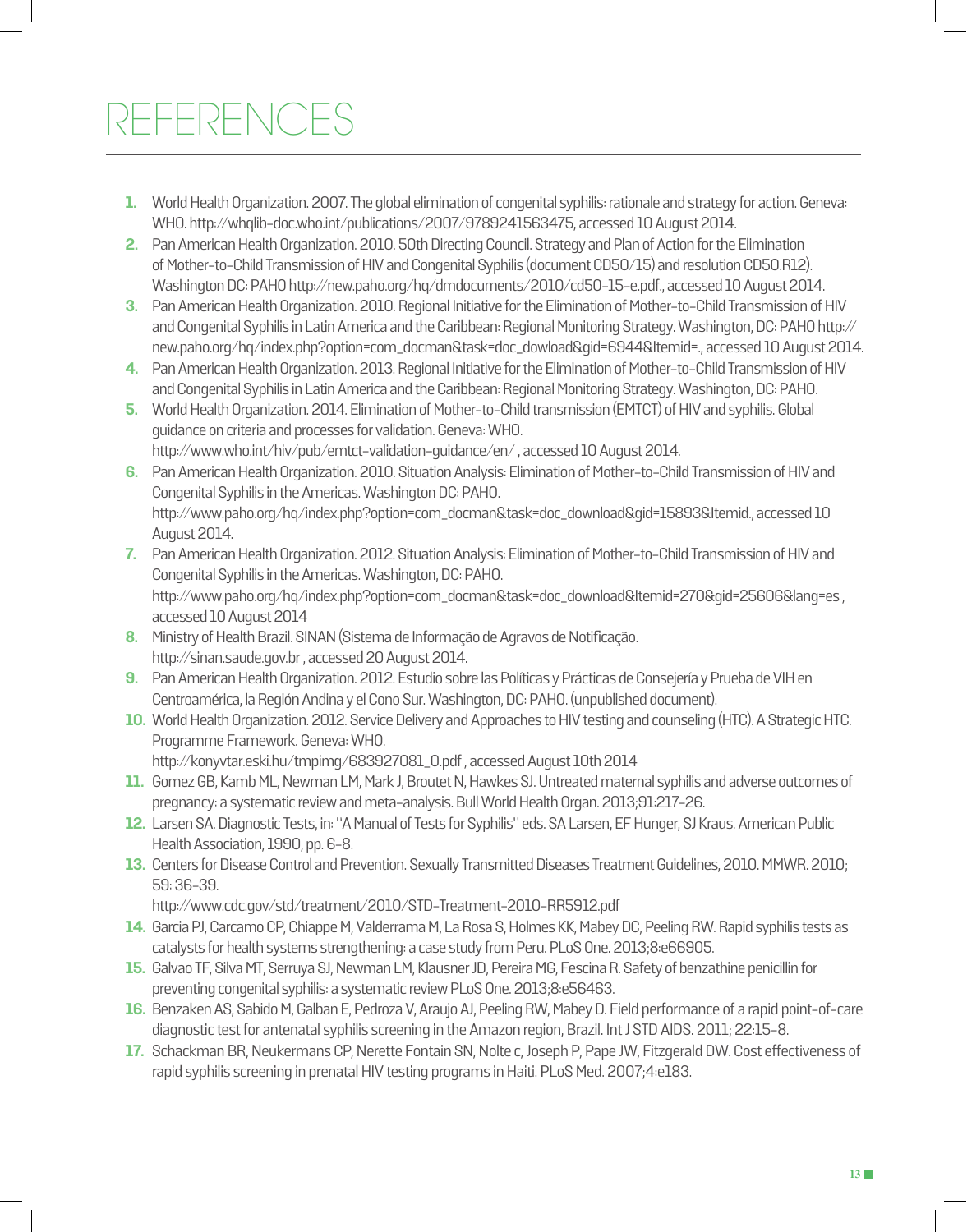- **18.** Mabey DC, Sollis KA, Kelly HA, Benzaken AS, Bitarakwate E, Changalucha J, Chen XS, Yin YP, Garcia PJ, Strasser S, Chintu N, Pang T, Terris-Prestholt F, Sweeney S, Peeling RW. Point-of-care tests to strengthen health systems and save newborn lives: the case of syphilis. PLoS Med. 2012;9:e1001233.
- **19.** Mabey D, Peeling RW, Ballard R, Benzaken AS, Galban E, Changalucha J, Everett D, Balira R, Fitzgerald D, Joseph P, Nerette S, Li J, Zheng H. Prospective, multi-centre clinic-based evaluation of four rapid diagnostic tests for syphilis. Sex Transm Infect 2006:82 Suppl5:v13-6.
- **20.** Jost H, Castro A, Cox D, Fakile Y, Kikkert S, Tun Y, Zaidi A, Park M. A comparison of the analytical level of agreement of nine treponemal assays for syphilis and possible implications for screening algorithms. BMJ Open. 2013; 3:e003347corr1.
- **21.** Pan American Health Organization. 2014. Concept Note: Regional Consultation on Algorithms for Syphilis Testing and Diagnosis in Latin America and the Caribbean. April 24-25, 2014, Antigua, Guatemala. Antigua: PAHO. http://www.paho.org/hq/index.php?option=com\_docman&task=doc\_view&Itemid=270&gid=28659&lang=en, accessed 5 December 2014
- **22.** Pan American Health Organization. Meeting Report: Regional Consultation on Algorithms for Syphilis Testing and Diagnosis in Latin America and the Caribbean (Summary). Washington DC, PAHO, 2014. http://www.paho.org/hq/index.php?option=com\_docman&task=doc\_view&Itemid=270&gid=28660&lang=en , accessed 5 December 2014
- **23.** Personal communication, representatives from Ministries of Health in Bolivia, Brazil and Honduras, March 21, 2014.
- **24**. Pillay A, Kikkert S, Kamb M, Broutet N, Karem K. WHO/PAHO Collaborating Centre for syphilis serology proficiency testing program the CDC (#3F5). Program and Abstracts of the 2014 STD Prevention Conference, June 9-12, 2014, Atlanta, GA.

http://www.cdc.gov/stdconference/2014/2014-std-prevention-conference-abstracts.pdf

- **25.** World Health Organization. 2012. Investment case for eliminating mother-to-child transmission of syphilis: promoting better maternal and child health and stronger health systems. Geneva, WHO; 2012. http://apps.who.int/iris/bitstream/10665/75480/1/9789241504348\_eng.pdf, assessed 3 September 2014
- **26.** World Health Organization. 2004. Guidelines for the management of sexually transmitted infections. Geneva, WHO http://www.who.int/hiv/pub/sti/pub6/en/ , assessed 3 September 2014
- **27.** Peeling RW, Mabey D, Fitzgerald DW, Watson-Jones D. Avoiding HIV and dying of syphilis. Lancet. 2004;364:1561- 1563.
- **28.** Blencowe H, Cousens S, Kamb M, Berman S, Lawn JE. Lives Saved Tool supplement detection and treatment of syphilis in pregnancy to reduce syphilis related stillbirths and neonatal mortality. BMC Public Health. 2011;11 Suppl 3:S9.
- **29.** Watson-Jones D, Gumodoka B, Weiss H, Changalucha J, Todd J, Mugeye K, Buve A, Kanga Z, Ndeki L, Rusizoka M, Ross D, Marealle J, Balira R, Mabey D, Hayes R. Syphilis in pregnancy in Tanzania. II. The effectiveness of antenatal syphilis screening and single-dose benzathine penicillin treatment for the prevention of adverse pregnancy outcomes. J Infect Dis 2002; 186:948-57.
- **30.** Hawkes SJ, Gomez GB, Broutet N. Early antenatal care: does it make a difference to outcomes of pregnancy associated with syphilis? A systematic review and meta-analysis. PLoS One 2013;8:e56713.
- **31.** Terris-Prestholt F, Watson-Jones D, Mugeye K, Kumaranayake L, Ndeki L, Weiss H, Changalucha J, todd J, Lisekie F, Gumodoka B, Mabey D, Hayes R. Is antenatal syphilis screening still cost effective in sub-Saharan Africa? Sex Transm Infect 2003;79:375-81
- **32.** Kahn JG, Jiwani A, Gomez GB, Hawkes SJ, Chesson HW, Broutet N, Kamb ML, Newman LM. The cost and costeffectiveness of scaling up screening and treatment of syphilis in pregnancy: a model. PLoS One 2014; 9:e87510.
- **33.** Owusu-Edusei K Jr, Tao G, gift TL, Wang A, Wang L, Tun Y, Wei X, Wang L, Fuller S, Kamb ML, Bulterys M. Costeffectiveness of integrated routine offering of prenatal HIV and syphilis screening in China. Sex Transm Dis 2014; 41:103-10.
- **34.** Paz-Bailey G, Morales-Miranda S, Jacobson JO, Gupta SK, Sabin K, Medoza S, Paredes M, Alvarez B, Monterroso E. High rates of STD and sexual risk behaviors among Garifunas in Honduras. J Acquir Immune Defic Syndr. 2009; 51 Suppl 1: S26-34.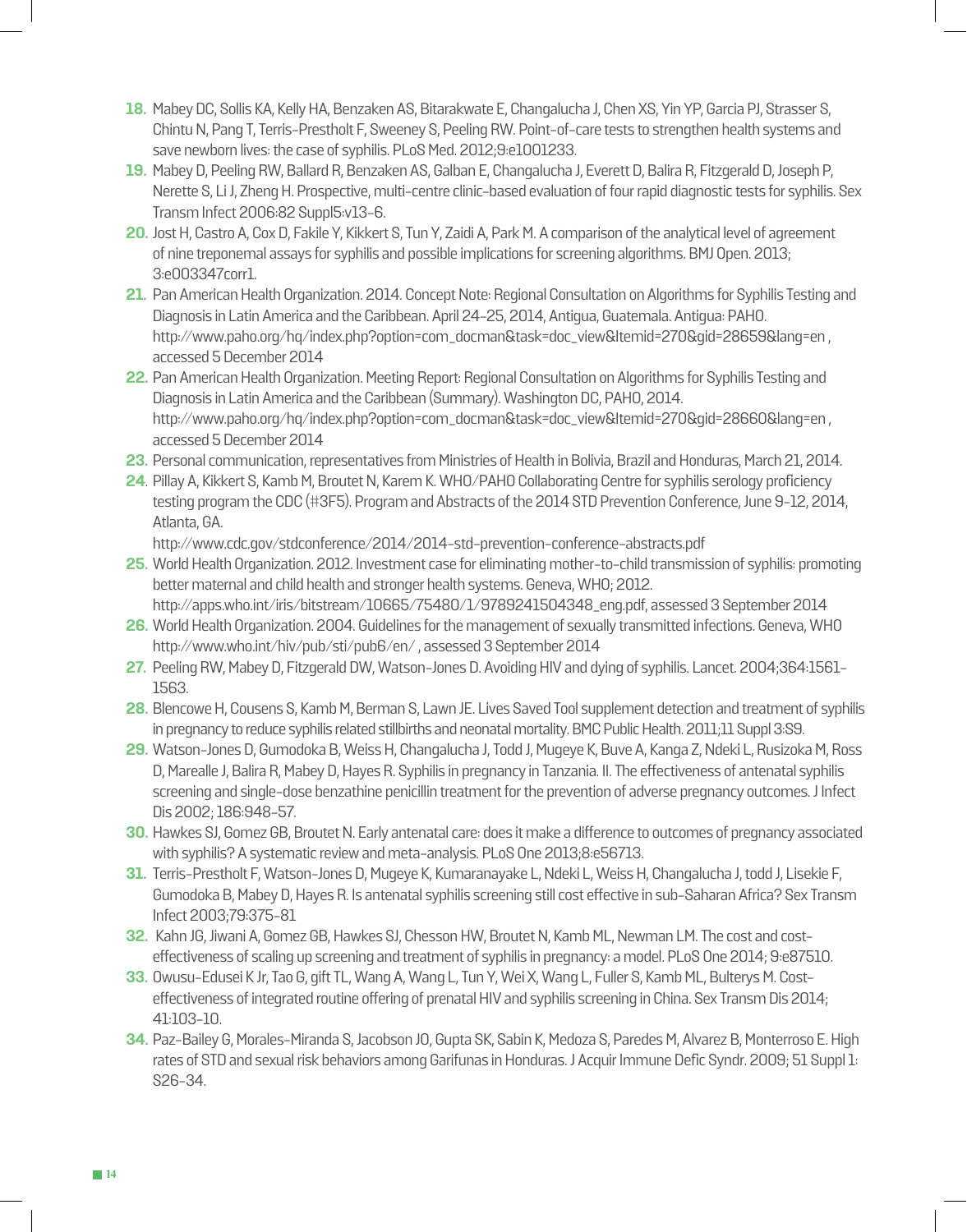- **35.** Scott-Wright A, Hakre S, Bryan JP, Jaramillo R, Reyes LG, Cruess D, Macarthy PO, Gaydos JC. Hepatitis B virus, human immunodeficiency virus type-1, and syphilis among women attending prenatal clinics in Belize, Central America. Am J Trop Med Hyg 1997; 56:285-90.
- **36.** Ministerio de Salud Nicaragua. 2013. Guia de Vigilancia Centinela de las Infecciones de Transmision Sexual y VIH en Poblaciones en Mas Alto Riesgo (VICITS). Managua: Ministerio de salud Nicaragua. (Available upon request).
- **37.** Personal communication, Dr. Sanny Chen Northbrook, November 26, 2014 noting that the VICITS protocol for high risk patients indicating every 3 month testing for HIV and certain STIs (protocol under development).
- **38.** World Bank. 2007. Sexually Transmitted Infections in Developing Countries: Current concepts and strategies in improving STI prevention, treatment and control. Washington DC: World Bank.
- **39.** Campos PE, Buffardi AL, Chiappe M, Buendia C, Garcia PJ, Carcamo CP, Garnett G, White P, Holmes KK. Utility of the Determine Syphilis TP rapid test in commercial sex venues in Peru. Sex Transm Infect.2006; 82 (Suppl V): v22-v25.
- **40.** Benzaken AS, Sabido M, Galban EG, Pedroza V, Vasquez F, Araujo A, Peeling RW, Mayaud P. Field evaluation of the performance and testing costs of a rapid point-of-care test for syphilis in a red-light district of Manaus, Brazil. Sex Transm Infect. 2008; 84: 297-302.
- **41.** Benzaken AS, Galban GE, Sardinha JC, Dutra Junior JC, Peeling R. Rapid tests for diagnosing syphilis: validation in an STD clinic in the Amazon Region, Brazil. Cad Saude Publica. 2007; 23 Suppl 3: S456-64.
- **42.** Wiwanitkit V. A cost-utility analysis of Treponemal pallidum haemagglutination (TPHA) testing for syphilis screening of blood donors: is the TPHA test useful for syphilis screening in a blood centre? Blood Transfus. 2009; 7: 65-6.
- **43.** Chinkhumba J. Economics of blood screening, in search of an optimal blood screening strategy. Trop Doct 2006; 36:32-4.
- **44.** Yao K, McKinney B, Murphy A, Rotz P, Wafula W, Sendagire H, Okui S, Nkengasong JN. Improving quality management systems of laboratorios in developing countries: an innovative training approach to accelerate laboratory accreditation. Am J Clin Pathol 2010; 134: 401-409.
- **45.** African Society for Laboratory Medicine website on advancing the laboratory profession and networks in Africa: http://www.aslm.org/what-we-do/slipta/slipta-and-slmta
- **46.** London School of Hygiene and Tropical Medicine. 2008. The Rapid Syphilis Test Toolkit A Guide to Planning, Management and Implementation. London: LSHTM. http://www.lshtm.ac.uk/itd/crd/research/rapidsyphilistoolkit/ accessed 5 December 2014
- **47.** Branches TO, Nguyen Sh, García A, Subbarao Sh, Nkengason J, Ellenberger D. Generation of dried tube specimen for HIV-1 viral load proficiency test panels: A cost-effective alternative for external quality assessment programs. J. Virol Methods. 2013;188:1–5.
- **48.** Shashi CH, Usha A. Comparison of HIV Antibody Detection by Conventional Method and Dried Tube Specimen: Stability and Validation Study for HIV Serology. J Commun Dis. 2011; 43: 127-129.
- **49.** Parekh BS, AnyanwU J, Patel H, Downer M, Kalou M, Gichimu C, Keipkerich BS, Clement N, Omondi M, Mayer O, Ou CY, Nkengasong JN. Dried tube specimens: A simple and cost-effective method for preparation of HIV proficiency testing panels and quality control materials for use in resource-limited settings. J. Virol Methods. 2010; 163: 295–300.
- **50.** Benzaken AS, Bazzo ML, Galban E, Pereira Pinto IC, Nogueira CL, Golfetto L, Benzaken NS, Sollis KA, Mabey D, Peeling RW. External quality assurance with dried tube specimens (DTS) for point-of-care syphilis and HIV tests: experience in an indigenous populations screening programme in the Brazilian Amazon. Sex Transm Infect.2014; 90:14-8.
- **51.** Fitzgerald DW, Behets F, Preval J, Schulwolf L, Bommi V, Chaillet P. Decreased congenital syphilis incidence in Haiti's rural Artibonite Region following decentralized prenatal screening. Amer J Publ Health. 2003; 93:444-6.
- **52.** Valderrama J, Urquia Bautista MA, Galvan Orlich G, Siri RS, Osimani ML, Abreu H, Cuevas Messano L, Pedreira W, Braselli A, Fonseca Medeiros MGP, Harunari Matida L, Saraceni V, Pinto V, de Oiveira EC, Kamb ML, Almanzar A, Hernades Y. Maternal and congenital syphilis: case definitions. Epidemiol Bulletin PAHO.2005;26:12-16.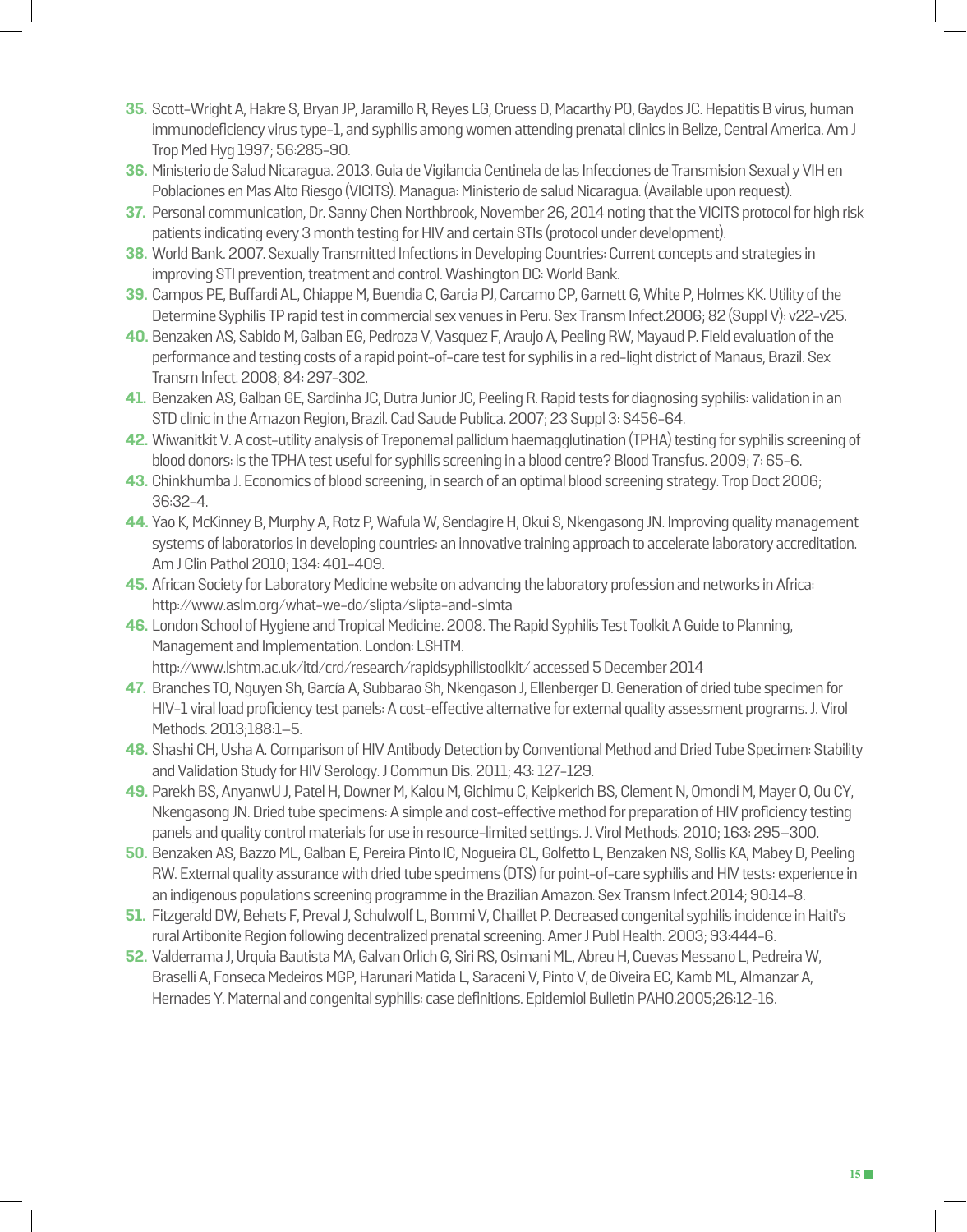## **TABLE 1: SYPHILIS TESTING IN ASYMPTOMATIC PATIENTS: considerations in different clinical settings\***

| <b>Setting</b>       | <b>Management</b>                                                                                                                                                                                                                                                                                            | <b>Public health concerns</b>                                                                                                                                                                                                                                                                                                                                                                                                                         | <b>Possible testing strategies</b>                                                                                                                                                                                                                                                                                                                                                                                                                                                                                                                     | Counseling/<br>partner services/reporting                                                                                                                                                                                                                                                                                                                                                                                                                                                                                                                                                                                                                                                                                                                               |
|----------------------|--------------------------------------------------------------------------------------------------------------------------------------------------------------------------------------------------------------------------------------------------------------------------------------------------------------|-------------------------------------------------------------------------------------------------------------------------------------------------------------------------------------------------------------------------------------------------------------------------------------------------------------------------------------------------------------------------------------------------------------------------------------------------------|--------------------------------------------------------------------------------------------------------------------------------------------------------------------------------------------------------------------------------------------------------------------------------------------------------------------------------------------------------------------------------------------------------------------------------------------------------------------------------------------------------------------------------------------------------|-------------------------------------------------------------------------------------------------------------------------------------------------------------------------------------------------------------------------------------------------------------------------------------------------------------------------------------------------------------------------------------------------------------------------------------------------------------------------------------------------------------------------------------------------------------------------------------------------------------------------------------------------------------------------------------------------------------------------------------------------------------------------|
| Antenatal            | Syphilis testing in<br>pregnant women<br>should be done during<br>the 1st trimester (or<br>1st pregnancy visit).<br>Testing should be<br>repeated during 3rd<br>trimester if there is<br>risk for infection/<br>re-infection. Women<br>without testing results<br>available at delivery<br>should be tested. | - In untreated maternal<br>syphilis, risk of adverse<br>outcome (AO) to fetus<br>is high (>50% A0) and<br>increases with delayed<br>treatment.<br>- Ideally, same-day<br>treatment and partner<br>treatment.<br>-Loss to follow-up is a<br>public health failure, as well<br>as costly to the program.<br>- Treatment: One IM dose<br>2.4 million units BPG.‡ If<br>confirmatory NT test+ or no<br>confirmatory test available,<br>repeat weekly x 2. | - If ANC services are linked<br>to on-site lab, use traditional<br>screening option (RPR/VDRL<br>with confirmatory treponemal<br>test). Results should be<br>available on the same day.<br>- If no on-site lab, rapid<br>treponemal test with<br>treatment based on positive<br>result.<br>- If there is a history of prior<br>syphilis treatment, assess<br>possibility of re-infection for<br>treatment decisions; and<br>send out test for RPR with<br>instructions/counseling on<br>follow-up.<br>- Reverse algorithms<br>generally inappropriate. | - Counseling should note that test<br>suggests syphilis but we cannot be<br>absolutely certain about presence of<br>infection. However, treatment (first<br>IM dose) is recommended to prevent<br>AO in baby (later IM doses can await<br>confirmation, if available)<br>- Partners should be counseled that test<br>is suggestive, we cannot be absolutely<br>certain about presence of infection. If<br>lab available, partner treatment can<br>await results. If laboratory unavailable,<br>treatment recommended to avoid AO in<br>baby.<br>- Reporting should ideally be done<br>based on positive confirmatory test. If<br>none available, reporting should still be<br>conducted as a suspect case. Test type<br>should always be recorded in reporting<br>form. |
| High risk<br>patient | Patients at risk for<br>acquiring syphilis, such<br>as sex workers, clients<br>of sex workers, MSM,<br>HIV+ patients whether<br>in and out of clinical<br>care, and certain mi-<br>grant populations may<br>benefit from annual<br>testing.                                                                  | (In addition to individual<br>risk)<br>- Risk for spread of syphilis<br>in the wider community.<br>- Risk for enhanced HIV<br>transmission and acqui-<br>sition.<br>- In reproductive aged<br>women, risk for MTCT of<br>syphilis.<br>- Patients with high syphi-<br>lis risk are likely to have<br>had previously treated or<br>untreated syphilis. Positive<br>treponemal tests may not<br>represent recent disease.                                | - If services are linked to an<br>on-site lab, use traditional<br>screening option (RPR/VDRL<br>with confirmatory trepone-<br>mal test). Results should be<br>available on the same day.<br>- If no on-site lab, consider<br>dual rapid non-treponemal/<br>treponemal test.<br>- If no on-site lab, rapid<br>syphilis tests with treatment<br>based on positive result may<br>be appropriate in some situa-<br>tions (e.g., suggestive history<br>of exposure and no history of<br>previous benzathine penicillin<br>G treatment).                     | - Counseling should indicate that patient<br>has been exposed to syphilis and requires<br>multiple course treatment. <sup>†</sup><br>- Clients should be counseled to notify<br>partners that they are exposed to syphilis<br>and should be treated.<br>Reporting should ideally be done based on<br>positive confirmatory test. If none available,<br>reporting should still be conducted as a<br>suspect case. Test type should always<br>be recorded in reporting form including<br>information on risk behavior and factors<br>according to national or regional guidelines.                                                                                                                                                                                        |

<sup>\*</sup> Assumes asymptomatic clients. Clients with suggestive clinical signs or symptoms of primary or secondary syphilis (e.g., chancre; characteristic palmar rash or who are exposed to a sex partner with recent syphilis) should be treated with 2.4 million units intramuscular (IM) Benzathine Penicillin G (BPG) in a single dose.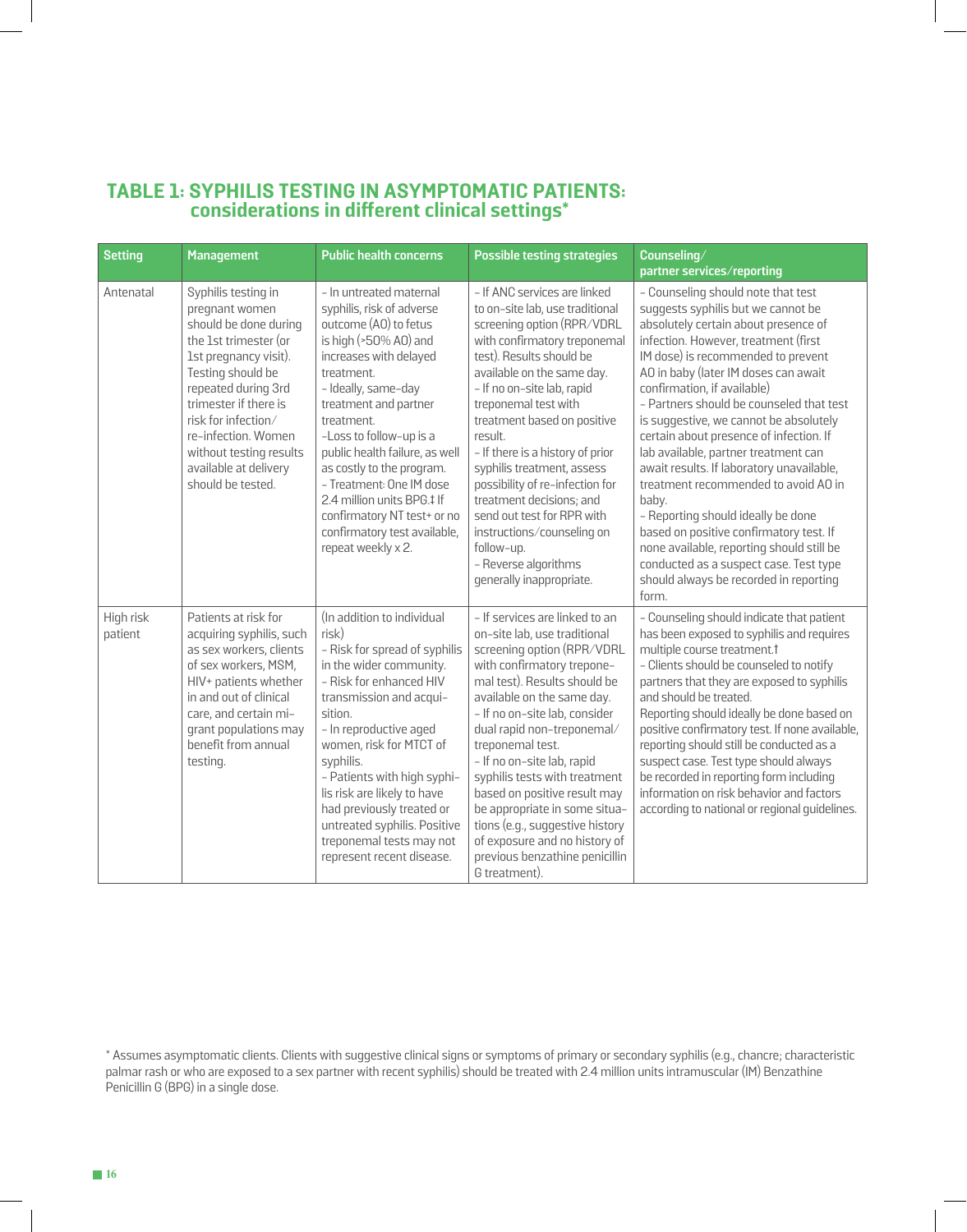| <b>Setting</b> | <b>Management</b>                                                                | <b>Public health concerns</b>                                                                                                 | <b>Possible testing strategies</b>                                                                                                                                                                                                                                                                                                                                                                                                                                                                                     | Counseling/<br>partner services/reporting                                                                                                                                                                                                                                                                                                                                                                                                                                                                                   |
|----------------|----------------------------------------------------------------------------------|-------------------------------------------------------------------------------------------------------------------------------|------------------------------------------------------------------------------------------------------------------------------------------------------------------------------------------------------------------------------------------------------------------------------------------------------------------------------------------------------------------------------------------------------------------------------------------------------------------------------------------------------------------------|-----------------------------------------------------------------------------------------------------------------------------------------------------------------------------------------------------------------------------------------------------------------------------------------------------------------------------------------------------------------------------------------------------------------------------------------------------------------------------------------------------------------------------|
| Surveillance   | May include ANC,<br>general or high risk<br>populations.                         | - Important in assessing<br>country situation regarding<br>MTCT and bridging<br>populations for HIV<br>transmission.          | - Multiple strategies possible<br>depending on data/survey<br>processes used.<br>- If serologic tests collected,<br>traditional algorithm (RPR/<br>VDRL with confirmatory<br>treponemal test).<br>- If no serologic tests, could<br>use dual rapid NT/T test, or<br>rapid treponemal test with<br>serologies drawn for NT<br>testing among those testing<br>positive.<br>- Pregnant women testing<br>positive on rapid treponemal<br>tests should receive<br>immediate treatment with IM<br>BPG (see antenatal women). | - It is critical that persons with positive<br>confirmatory tests receive appropriate<br>treatment (International Review Board<br>concern), and are counseled on partner<br>treatment needs.<br>Reporting should ideally be done based<br>on positive confirmatory test. If none<br>available, reporting should still be<br>conducted as a suspect case. Test type<br>should always be recorded in reporting<br>form including information on risk<br>behavior and factors according to national<br>or regional guidelines. |
| Blood bank     | General population;<br>may include higher<br>risk persons with paid<br>donations | - Important to reduce risk<br>to recipients, thus any<br>positive sample, regardless<br>of test type, should be<br>discarded. | - Most strategies use trepo-<br>nemal tests only.<br>- Reverse algorithm could be<br>appropriate.                                                                                                                                                                                                                                                                                                                                                                                                                      | - Donors testing positive should be<br>counseled to follow up with public health<br>services for possible need for treatment.<br>However, positive tests may represent<br>previously treated infections.<br>- If cases are confirmed, reporting should<br>be conducted based on national reporting<br>quidelines for blood banks.                                                                                                                                                                                           |

† Syphilis treatment: IM BPG is the recommended treatment of choice in patients with syphilis. In patients with infectious syphilis of < 12 months duration (primary/secondary, early latent) a single dose of 2.4 million units BPG is sufficient to cure infection. Patients for whom a history of suggestive symptoms is not elicited, or in whom symptoms occurred > 12 months ago require 7.2 million units IM BPG (2.4 mu weekly doses for a total of 7.2 mu IM BPG)). Some other treatment options exist outside of pregnancy; however, oral medications are inferior as adherence is poor and potential for inadequate treatment is high. Azithromycin has been associated with resistance. There are no reliable data on the efficacy of parenteral cephalosporins in treating syphilis. Patients who are truly penicillin allergic are rare  $(13)$ , but persons reporting being allergic to penicillin could be treated with certain oral medications such as doxycycline 100mg twice daily for 10 days, except in the case of pregnancy.‡

‡ Syphilis treatment in pregnancy: Because oral medications against syphilis either do not cross the placenta or are contraindicated (tetracyclines), pregnant women must be treated with parenteral penicillin to avoid adverse pregnancy outcomes, including death or disability, in the fetus or infant. Penicillin allergic women who are pregnant should be referred for desensitization (21).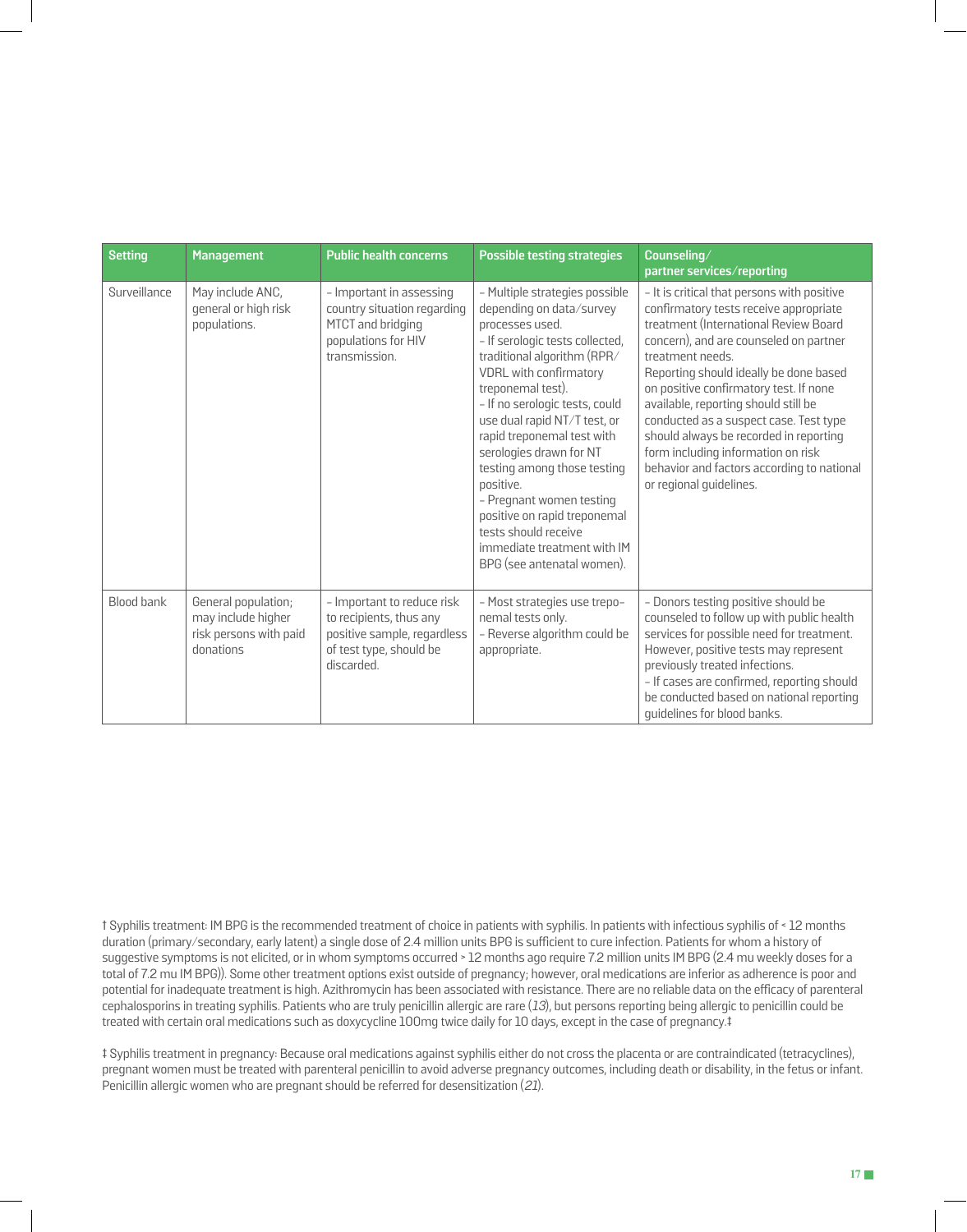## ANNEX 1

### **FIGURE 1: Traditional laboratory-based syphilis serologic testing**

Non-treponemal screening test confirmed with treponemal test



#### **Comments:**

- Approach detects active infection and can be used for routine surveillance reporting.
- RPR test has a high rate of biologic false positive, but when used with confirmatory treponemal test (TPPA) has a high positive predictive value.
- This algorithm may miss early primary or old, past infection.
- Requires a laboratory with trained technicians and appropriate equipment.
- Routine reporting of cases for surveillance.

\*Other treponemal tests could be used; however, TP-PA has better performance than TPHA and FTA-ABS, and is less expensive than FTA-ABS.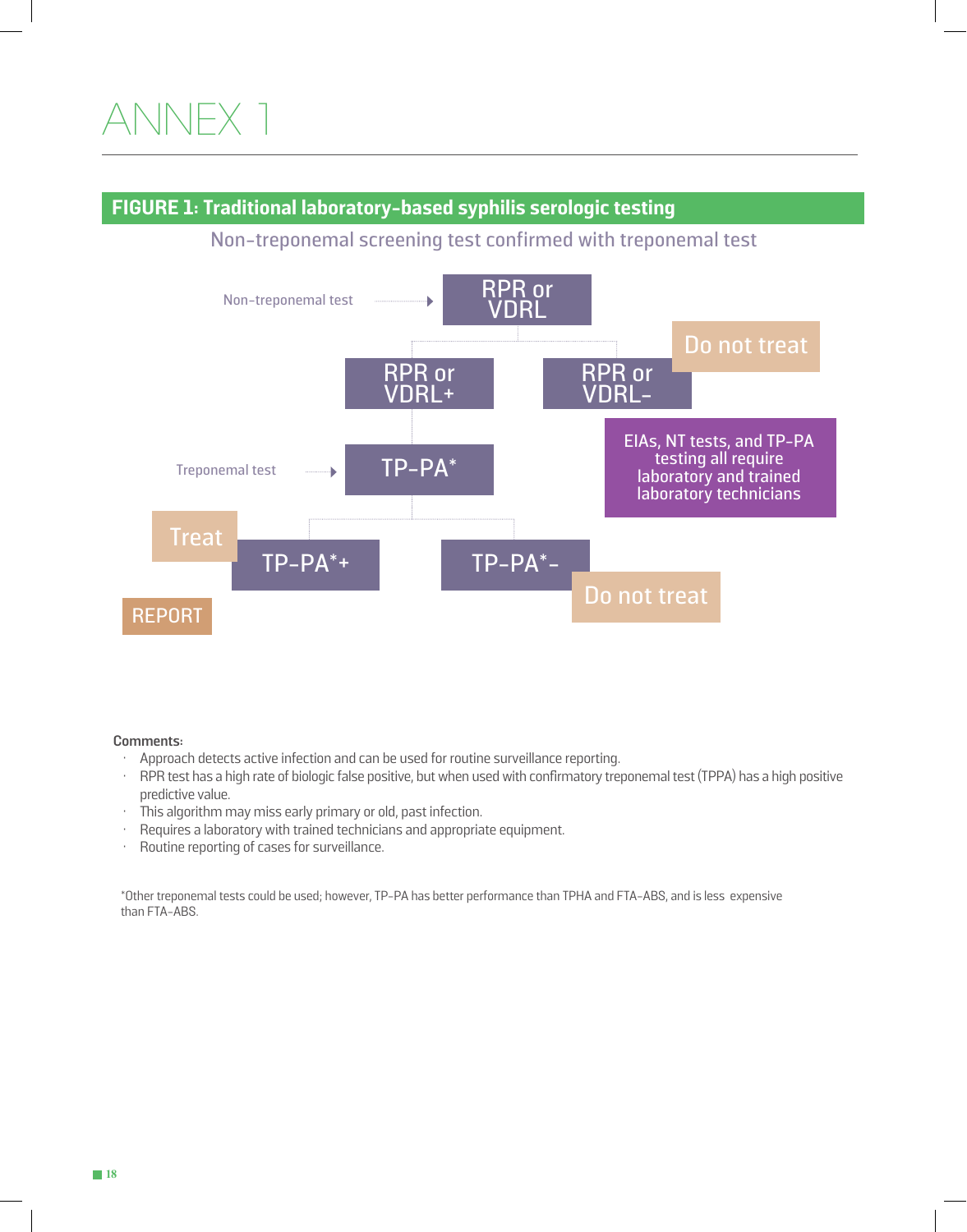### **FIGURE 2: Reverse sequence laboratory-based syphilis serologic testing**

Treponemal screening test to allow automated screening, confirmed with non-treponemal test



#### **Comments:**

- Approach detects early primary or past infection that might be missed with initial RPR testing. The non-treponemal test detects active infection.
- EIAs and CIAs have imperfect specificity i.e., a high rate of false positive results, and results are dependent upon risk of the population tested. Positive results should be confirmed with a TP-PA.
- Confirmatory treponemal test must have equivalent sensitivity but greater specificity than the screening EIA.
- Requires a laboratory with trained technicians and appropriate equipment.
- Approach can be automated (fewer human resources) but can be expensive and time consuming.
- This algorithm can be used for routine reporting of cases for surveillance (includes confirmatory test).

\*Other treponemal tests can be used; however, TP-PA has better performance than TP-HA and FTA-ABS, and is less expensive than FTA-ABS.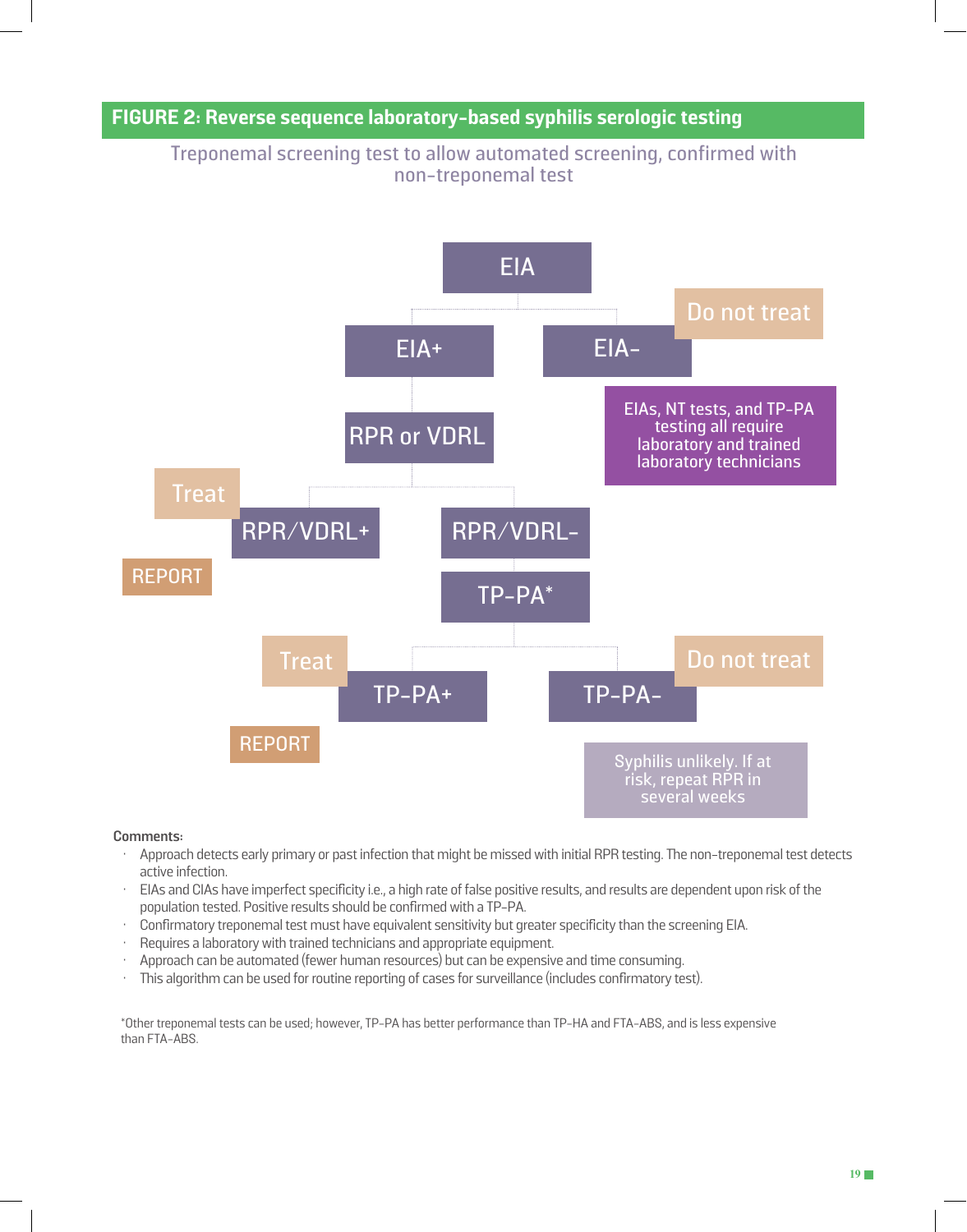### **FIGURE 3: Treponemal rapid point-of-care (POC) syphilis testing – without confirmatory non-treponemal test**

### Clinic-based testing opportunity best used in antenatal clinic setting



#### **Comments:**

- Point-of-care test (POC), such as a single rapid treponemal test or combined HIV/syphilis rapid test, can be performed at the site of the visit (health center), facilitating same-visit testing and treatment and minimizing loss to follow-up.
- Blood can be drawn for a laboratory-based treponemal test (RPR or VDRL) to confirm the presence of active disease for management and reporting decisions. A positive VDRL or RPR would clarify the need for further treatment of the mother and partner management, and if titers are available can monitor treatment response.
- Cost effective for the prevention of congenital syphilis.
- Reporting to surveillance should indicate test type used (i.e, POC with no confirmation). If laboratory-based non-treponemal test is later performed, the initial case report should be updated.

\*Treatment benefits for infant are greater than risk from maternal treatment. Therefore, treat all pregnant women with first dose of Benzathine Penicillin G at point of care.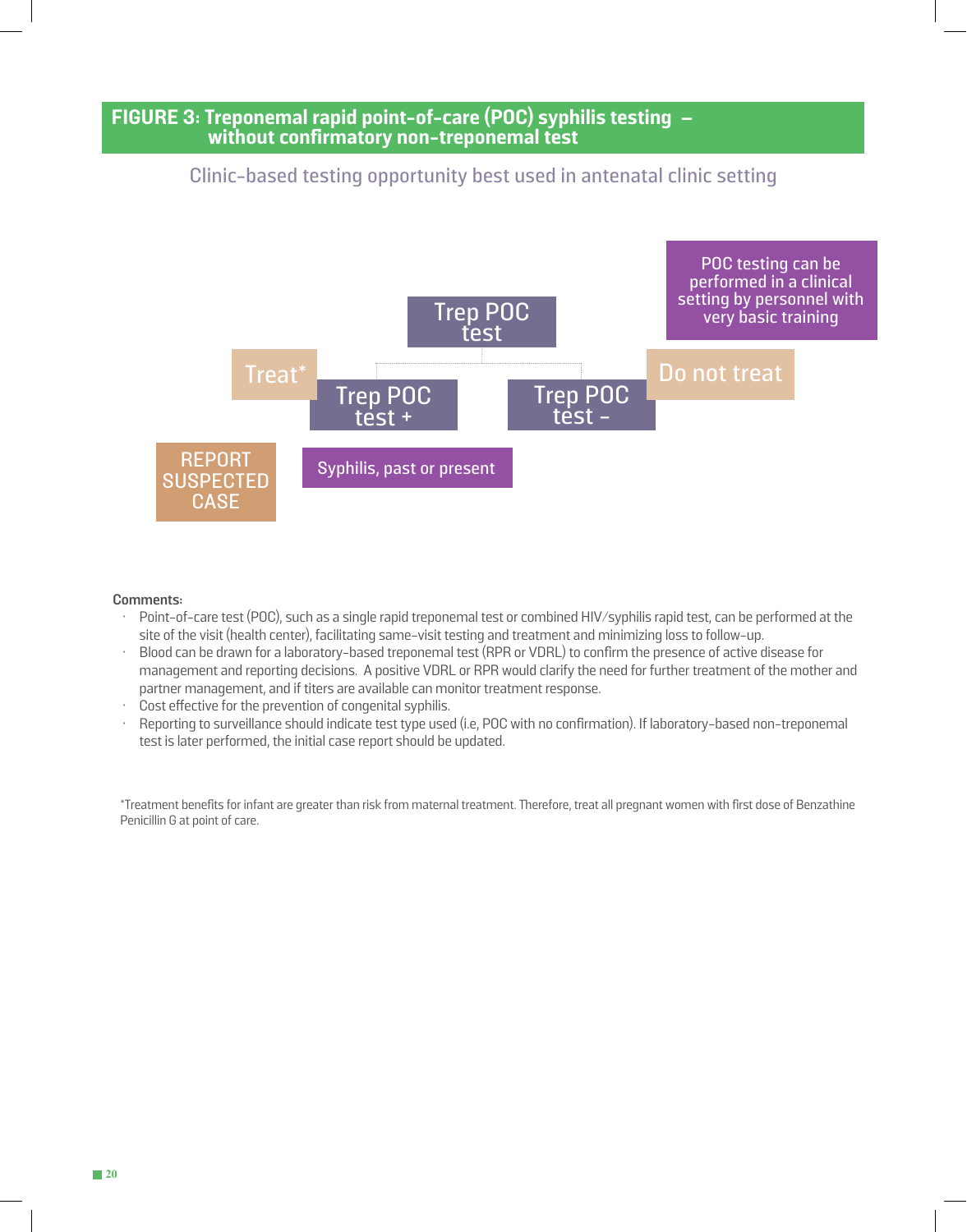### **FIGURE 4: Treponemal rapid point-of-care (POC) syphilis testing – with confirmatory non-treponemal (NT) testing**

Clinic-based testing opportunity: Consider in settings serving patients who may have been previously treated for syphilis



#### **Comments:**

- Addition of non-treponemal test identifies active infection, reduces over-treatment, facilitates same-day testing and treatment (minimizing loss to follow-up), and provides better surveillance data.
- POCT can be performed at site of visit (health center), while RPR or VDRL requires laboratory.
- This algorithm can be used for routine surveillance reporting (includes confirmatory test).

\* Treat if patient cannot recall previous BPG injections. For persons who recall previous treatment, re-infection is possible: Treatment could be deferred until the non-treponemal test results are available. However, if clinical suspicion is high or loss to follow-up a possible concern, consider treating at the clinic visit.

†Treat with a total of 7.2 mu IM BCG divided into 3 weekly doses of 2.4 mu each.

‡No treatment needed unless history suggests re-infection (i.e., early primary syphilis).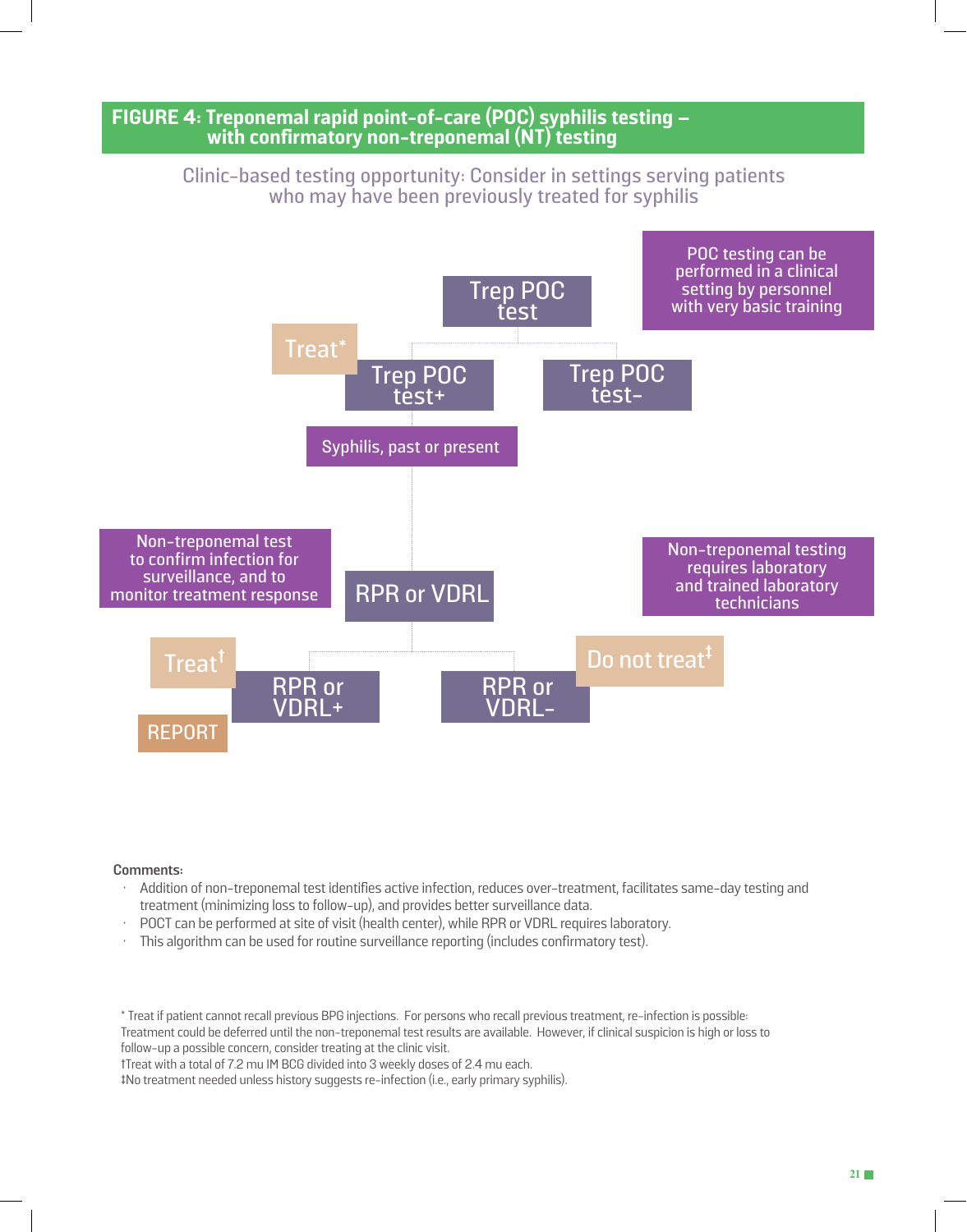

#### **Comments:**

- Identification of active, confirmed infection at site of clinic visit (health center).
- Does not require laboratory.
- Facilitates same-day testing and treatment, minimizes loss to follow-up.
- This algorithm can be used for routine reporting, as confirmatory testing is part of POC.